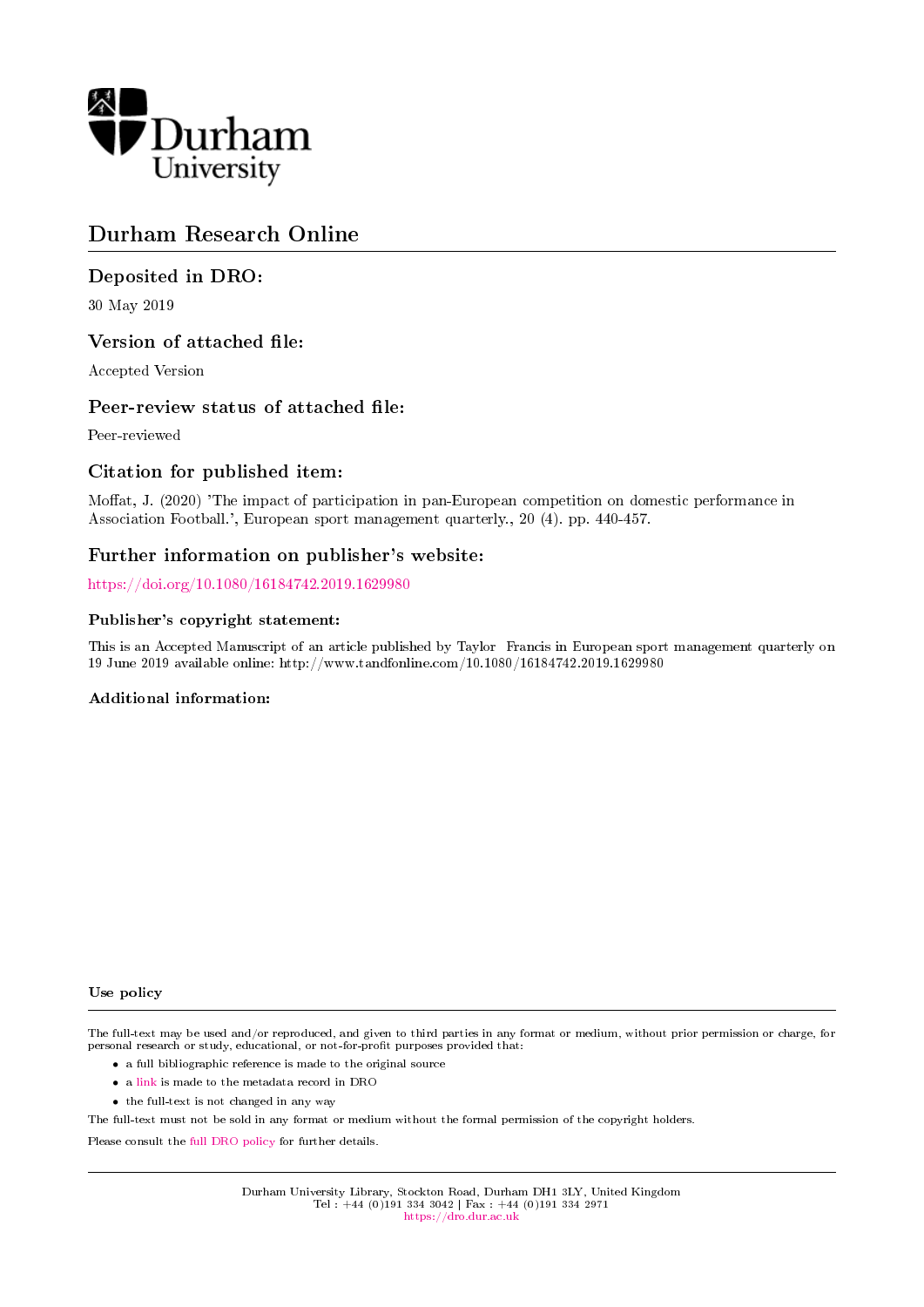## **The Impact of Participation in pan-European Competition on Domestic Performance in Association Football**

### **Abstract**

Research question: This paper empirically examines whether participation in the group stage of the UEFA Europa League has a causal impact on the performance of teams in national leagues. An appropriate methodology is adopted to address the selection bias that arises because Europa League participants tend to be stronger than other teams in their league due to the qualification criteria for pan-European competition.

Research methods: Longitudinal data is used consisting of European teams in the top division of their country's national league in the period 2009-10 to 2017-18. In order to address the selection bias, the regression discontinuity design estimator is employed.

Results and findings: The results show no statistically significant effect from participation in the Europa League group stage on performance in national leagues for teams from stronger leagues but a positive and statistically significant effect for teams from weaker leagues.

Implications: The results suggest that the knowledge gained and/or the financial benefits from group stage participation outweigh any negative effects arising from the travel and additional games required by participation in the group stages of the Europa League in weaker leagues. They are therefore supportive of increasing the share of UEFA competition revenues given to non-participating clubs in order to mitigate the negative effect of these competitions on domestic competitive balance.

JEL codes: D22; L1; L83

Keyword: Association football; pan-European competition; regression discontinuity design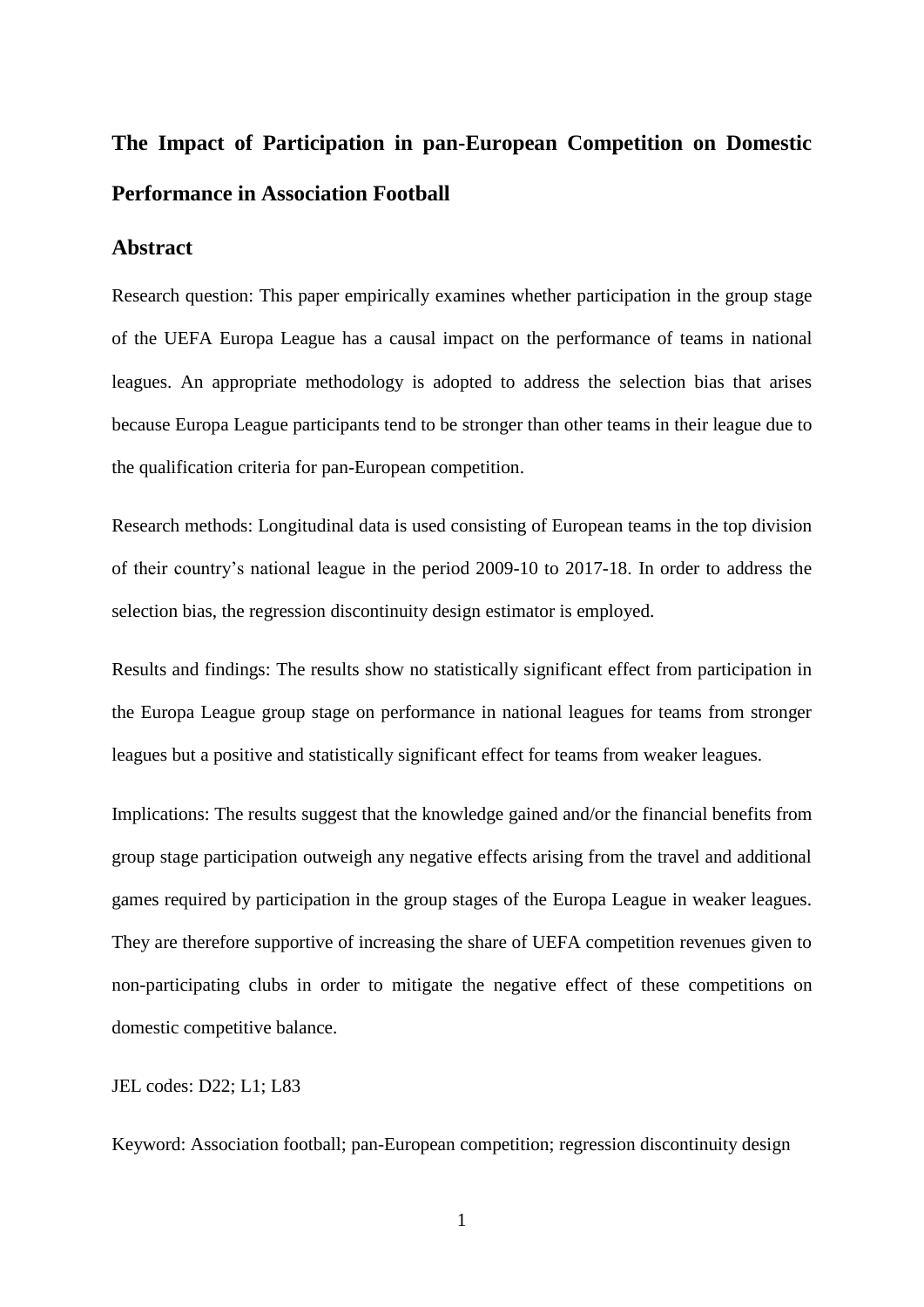# **The Impact of Participation in pan-European Competition on Domestic Performance in Association Football**

## **Introduction**

The simultaneous playing of national leagues and pan-European competition in association football has led to disagreement over the desirability of participation in the latter. While the Union of European Football Associations (UEFA) Champions' League is the most prestigious and lucrative competition in club football (Burke, 2012), the secondary competition, the UEFA Europa League, has received criticism with some team managers suggesting that it would be better for their team if they did not qualify. For example, the former manager of Manchester United, Jose Mourinho, said 'It [the Europa League] is not a competition that Man United wants… It's more difficult, yes [to win the Premier League when you are playing in the Europa League]' (Ducker, 2016). Such views can be explained by strains on playing squads arising from the additional games and travel required by the Europa League (Cox, Gilmore, and Graham, 2017). On the other hand, positive effects may be anticipated from the prize money earned from participation and the opportunities for learning from competing against higherquality teams. This paper provides evidence on the strength of these effects by empirically estimating the effect of Europa League participation on performance in domestic leagues.

This question has important implications, not only for participants in pan-European competitions, but also for domestic competitive balance. Because the qualification rules ensure that participants are drawn from among the strongest teams in domestic leagues, positive effects would imply that pan-European competitions reduce domestic competitive balance. The uncertainty of outcome hypothesis (Rottenberg, 1956) posits that this will lead to lower attendances although the empirical evidence is not conclusive on this question (Buraimo & Simmons, 2015; Sung & Mills, 2018; Szymanski, 2003). The effects of pan-European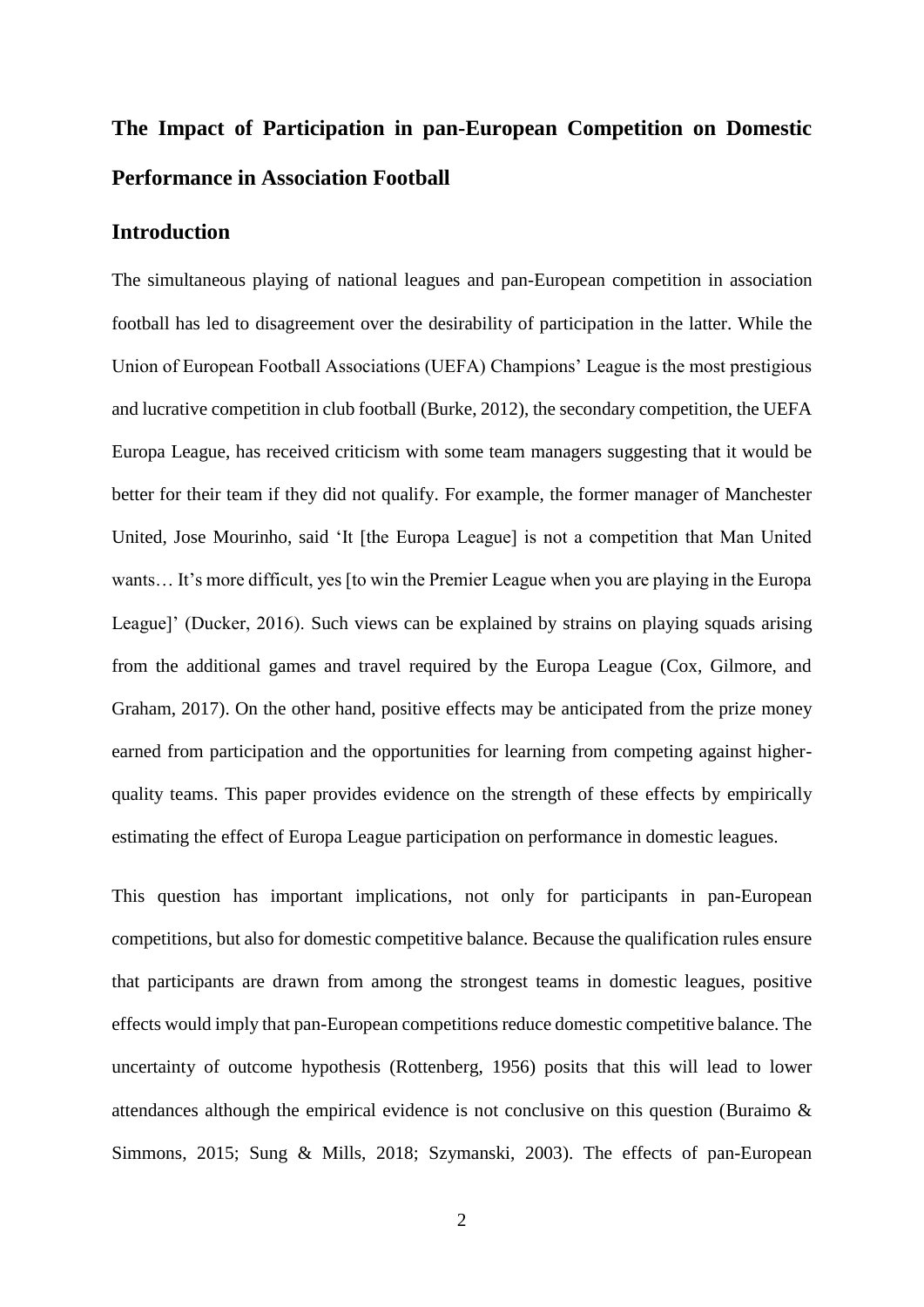competition have particular contemporary relevance since UEFA has recently announced that a third competition, 'Europa League 2', will be introduced from 2021 (BBC Sport, 2018) which will mean that the effects of pan-European competition extend to more clubs and leagues. The results will also help inform discussion on the appropriate revenue distribution model for UEFA competitions and, more specifically, on whether more money should be disbursed to non-participating clubs to mitigate any reduction in competitive balance caused by these competitions (Bullough, 2018).

Using data on European association football teams covering 2009-10 to 2017-18, this paper uses regression discontinuity design to identify the impact of participation in the Europa League on performance in domestic leagues.<sup>1</sup> The results suggest that participation in the Europa League group stage has a positive and statistically significant effect on performance in national competitions for teams from weaker leagues but no significant effect for teams from stronger leagues.

The next section provides some background information on the organization of domestic and pan-European competitions. The third section reviews the relevant literature. The fourth section describes the data and methodology and the fifth section presents the results. The final section concludes.

1

 $<sup>1</sup>$  A related question that has recently been addressed by Green, Lozano, and Simmons (2015)</sup> is whether an increase in the probability of participation in pan-European competition leads teams to exert greater effort in domestic competition. This paper differs from that approach in seeking to establish whether participation is actually beneficial in terms of improving performance in domestic competition.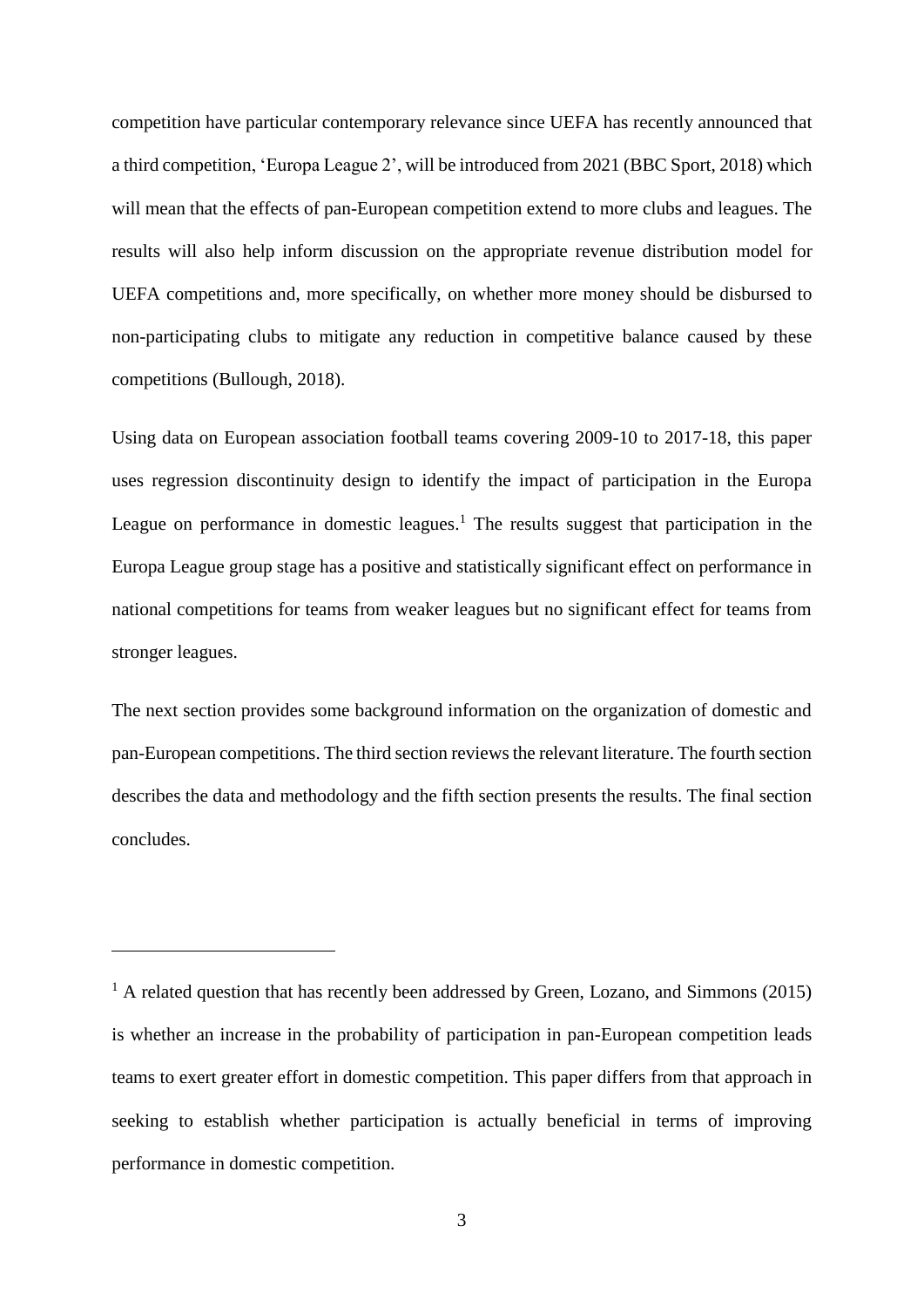## **Background**

In order to provide an understanding of the Europa League and the various means of qualification, which are used below to identify the impact of participation, it is necessary to give some background information on the organization of national and pan-European football competitions. Most domestic leagues in Europe have a round-robin format such that all teams play each other a given number of times throughout the season. However, an increasing number of leagues split after a pre-specified number of fixtures with teams in the higher tier playing for the championship and qualification for European competition and teams in the lower tier competing to avoid relegation to a lower division. There is also substantial variation across Europe in the size of leagues: in the period under investigation, the largest league consisted of 20 teams while the smallest league had only six teams. Information on the size and format of European leagues is provided in Table 1. Throughout the period, the number of points awarded for a win, draw and loss were three, one and zero respectively in all leagues.

#### (Table 1 around here)

UEFA's association club coefficients rankings are used to determine the number of teams from each country that qualify for pan-European competition two seasons later. The coefficients are intended as a measure of league quality and are calculated as the sum of the mean number of points obtained by a country's teams in pan-European competition over the previous five seasons (details on the method used are available from UEFA, 2011). Teams receive two points for a victory and one point for a draw (these are halved for qualifying rounds) and additional points are awarded for advancing to later rounds of the tournaments. In 2017-18, the leagues with the most participants (Spain, Germany and England) entered four teams in the Champions'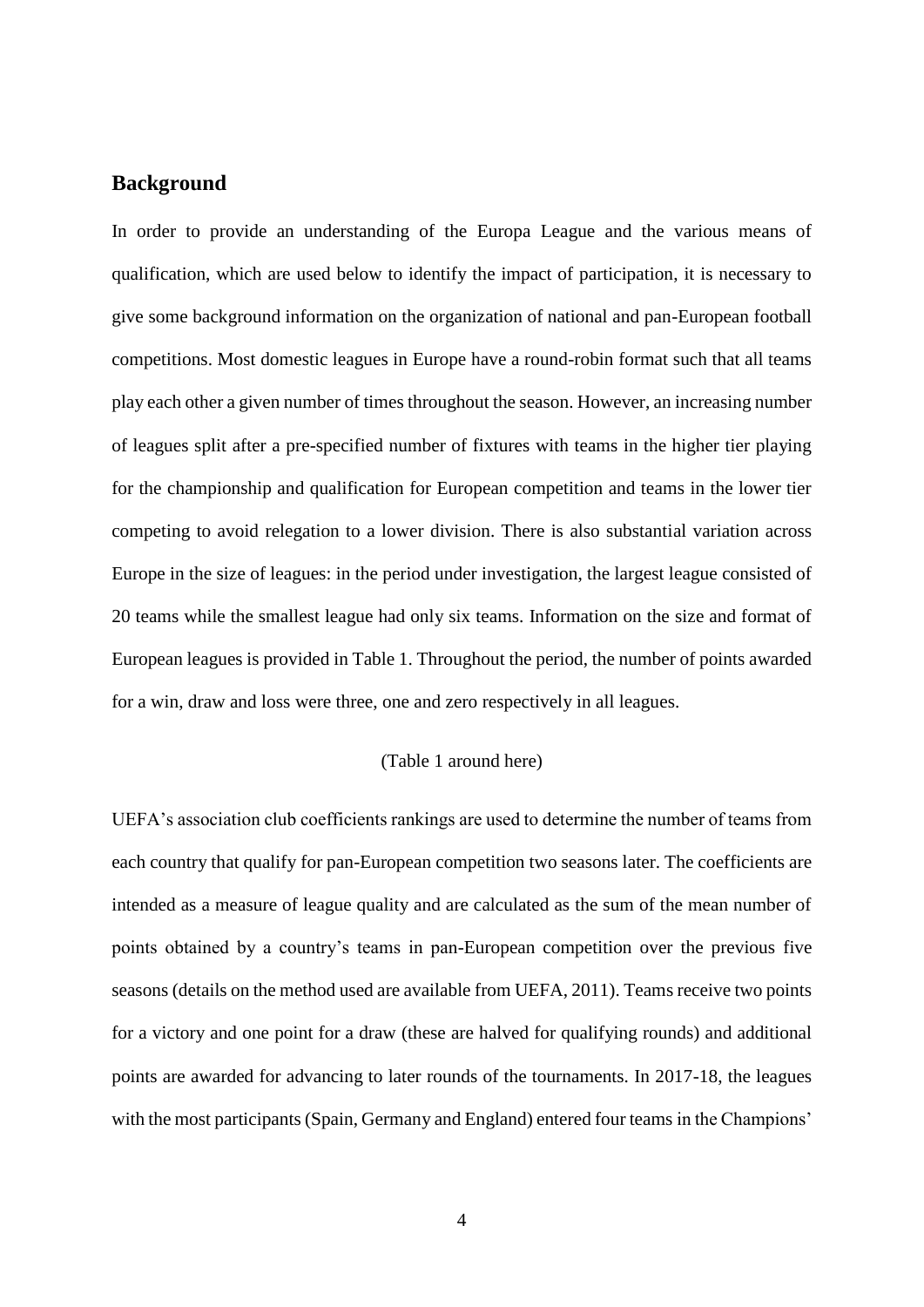League and three teams in the Europa League while most countries entered one team in the Champions' League and three teams in the Europa League.

While qualification for the Champions' League depends on the finishing position of the team in the national league, $<sup>2</sup>$  places in the Europa League are awarded to the highest-placed teams</sup> that have not qualified for the Champions' League and the winner of domestic cup competitions, of which there are two in England and France and one in other countries. If the team that wins the domestic cup competition has already qualified for the Champions' League or Europa League by virtue of its league position, an additional place in the Europa League is allocated to the highest-placed team in the league that has not already qualified for European competition. Prior to 2014-15, the position was reallocated first to the runner-up in the domestic cup and, only if that team had already qualified for the Champions' League or the Europa League, was the position given to the highest-placed team in the league that had not already qualified. A further means of entry to the Europa League until 2014-15 was through the UEFA Fair Play Ranking. This awarded an additional place to the three leagues with the best disciplinary record in European competitions over the previous season. These places were then awarded to the team with the best disciplinary record in the national league. There were therefore two means of qualifying for the Europa League, in addition to league position, during the period under investigation.

Having qualified for the Europa League, most teams have to win preliminary rounds, which involve home and away fixtures, before reaching the group stage of the competition. Of the 48

1

 $2$  The previous season's winner also qualifies automatically but in only one season (2012-13) in the period under consideration has the club that won the Champions' League failed to qualify by virtue of its league position.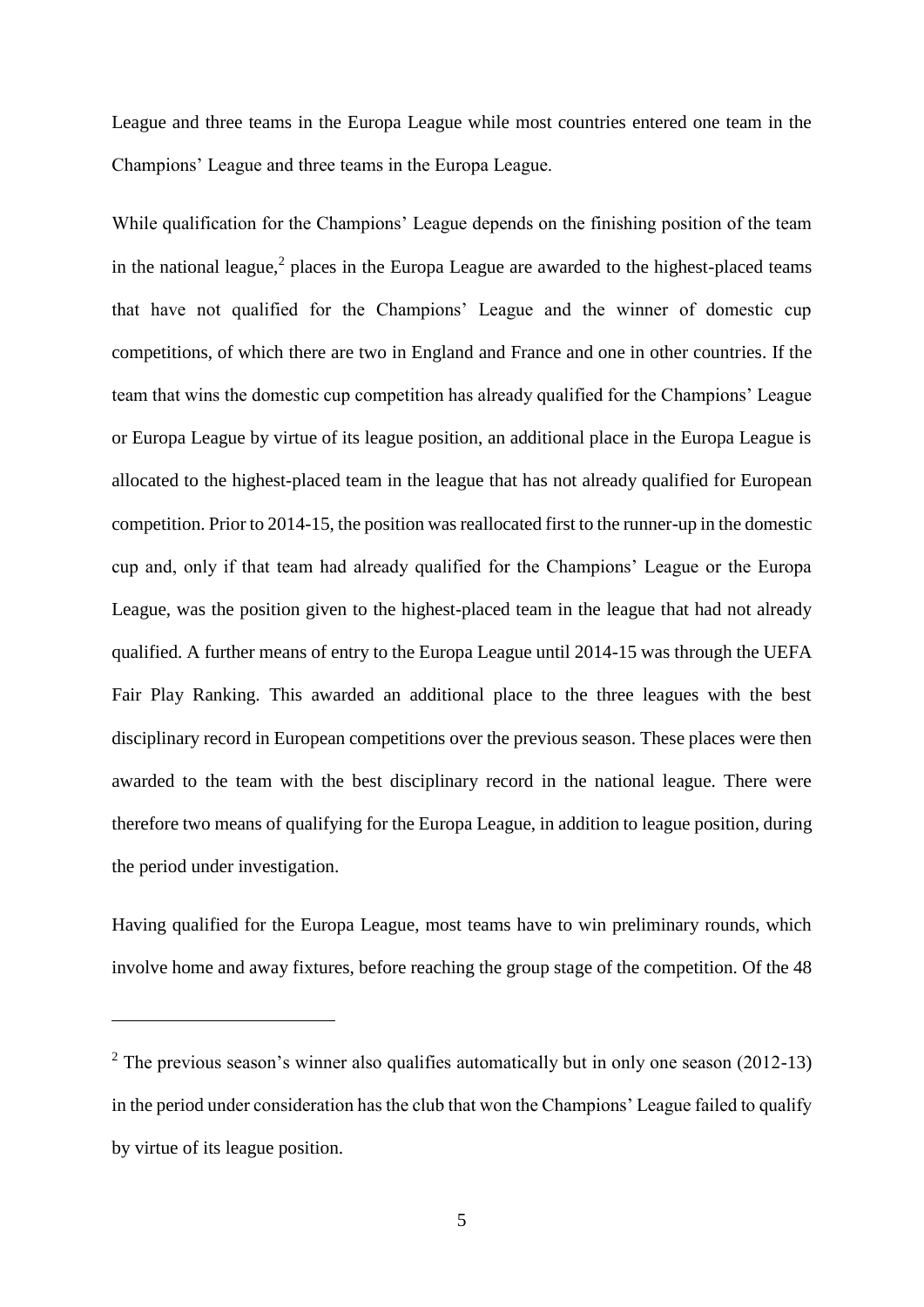group stage participants, the number that qualifies directly has increased from one in seasons 2009-10 to 2011-12 (the previous year's Europa League winner, if that team had not qualified for the Champions' League), to seven in seasons 2012-13 to 2014-15 and has been 16 since the 2015-16 season. Since 2009-10, there have been four qualifying rounds for the Europa League group stage (UEFA refers to three qualifying rounds and a play-off round). The UEFA coefficient, discussed above, and the league position of the club determine the round at which a team enters.<sup>3</sup> This means that, particularly for teams from weaker leagues, participation in the Europa League usually does not lead to participation in the group stages of the competition. This is illustrated below in Table 2, which shows the number of teams that participated at any stage of the Europa League and the number of group stage participants from each country during the sampling period. Teams may also 'drop down' into the Europa League from the Champions' League. During the sample period, the 15 teams that lost in the Champions' League third qualifying round have played in the Europa League play-off round and the 10 losing teams in the Champions' League play-off round have played in the group stage of the Europa League.

#### (Table 2 around here)

The group stage involves 12 groups of four teams playing home and away fixtures in a roundrobin format (further detail on the Europa League group stage is provided by Krumer, in press). In order to qualify for the knockout phase of the tournament, teams must finish in first or second

1

 $3$  For example, in 2016-17, the English teams finishing fifth and sixth in the national league entered the Europa League at the group stage and the team that finished seventh entered at the third qualifying round. By contrast, all three qualifiers from Northern Ireland entered at the first round.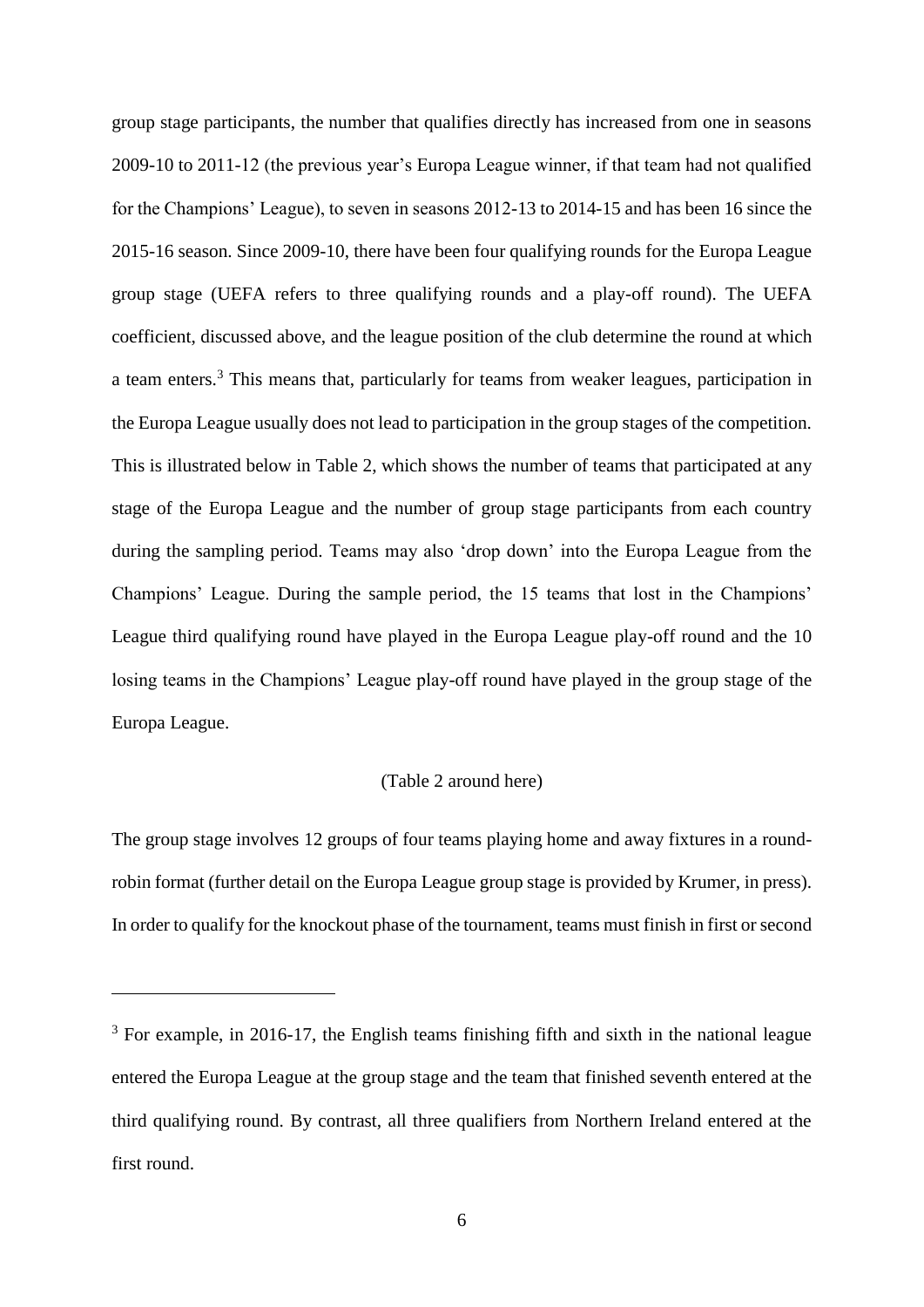position in their group. All subsequent rounds of the tournament except the final also involve home and away fixtures. Teams that progress to the final will therefore play nine games, in addition to the six played in the group stage (and potentially more in the qualifying phase). Given the number of fixtures and distances involved (the current record is 3,700 miles for a match between Girondin de Bordeaux and Kairat Almaty), the potential for fatigue and hence a negative effect on performance in domestic leagues due is clear.

## **Literature Review**

Much of the research on the effects of travel on performance has been motivated by a desire to explain the sources of home advantage (Carmichael & Thomas, 2005). In an early example, Pollard (1986) documents that in football matches involving London clubs where the opponent had travelled less than 200 miles, the home team won 64.3% of matches and in matches where the opponent had travelled more than 200 miles, the home team also won 64.3%, suggesting no disadvantage associated with greater distance travelled. Since then, the research on football has been rather limited. One recent example is Oberhofer, Philippovich, and Winner (2010) who investigate the performance of away teams in the German Bundesliga between 1986-87 and 2006-07. They show that larger travel distances are associated with a higher probability of defeat. The effect is non-monotonic with the largest effects observed at shorter distances.

In American sports, Nichols (2014), using data on National Football League (NFL) games between 1981 and 2004, finds that the probability of a home victory is a positive but decreasing function of the distance travelled by the visiting team. Carter (2017) examines the performance between 1998 and 2010 of teams participating in the National Collegiate Athletics Association (NCAA) Men's Basketball Tournament, which is played at a neutral venue. She finds that teams have a higher probability of winning if they have traveled a much shorter distance than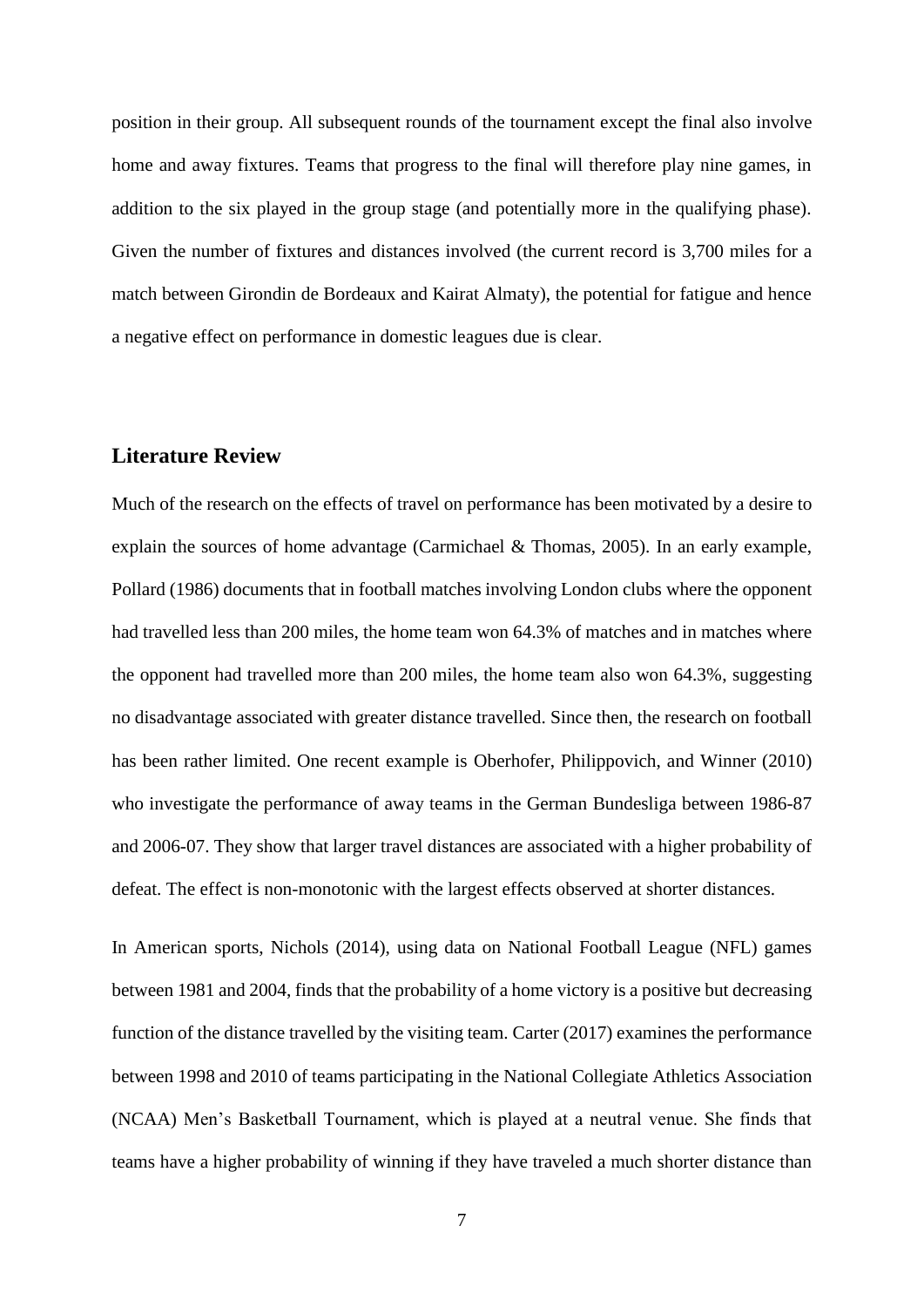their opponent but that no advantage is evident for smaller travel disparities. By contrast, Nutting (2010) finds little effect of distance travelled in the previous 28 days on the probability of victory and the score of home and visiting teams using data on National Basketball Association (NBA) seasons from 1990-91 to 2001-02.

In relation to the effect of additional games, Scoppa (2015) finds a positive effect of extra days of rest on performance in Fédération Internationale de Football Association (FIFA) World Cup and UEFA European Championship matches before 1993 but no significant effect afterwards. The author attributes this to better preparation and hence a smaller effect of fatigue in more recent tournaments. Evidence from basketball is more supportive of the disadvantages of additional games. Entine and Small (2008) find that fewer rest days are associated with poorer performance and use this to show that a small part of the home-court advantage is explained by the fewer days of rest that visiting teams have between games. Similarly, Nutting (2010) finds that fewer rest days have a negative effect on the probability of winning, particularly for visiting teams, in the first half of the NBA season and that a larger number of games played in the previous 14 days by visiting teams lowers their probability of winning in the second half of the season.

However, previous research shows that team managers, despite variations in efficiency (Frick & Simmons, 2008; Hall & Pedace, 2016), generally produce improved sporting outcomes from increased revenues (Dobson & Goddard, 1998; Hall, Szymanski, & Zimbalist, 2002; Kringstad & Olsen, 2016). This suggests that the money awarded for participation in pan-European competition may mitigate or wholly offset any fatigue effects by allowing teams to invest in additional or higher quality players. In 2017-18, teams that reached the group stages of the Europa League received  $\epsilon$ 2.6 million while a win and draw in the group stages were rewarded with  $\epsilon$ 360,000 and  $\epsilon$ 120,000 respectively (UEFA, 2017). Additional sums were awarded for further progression in the competition and a total of  $E160$  million was allocated to participants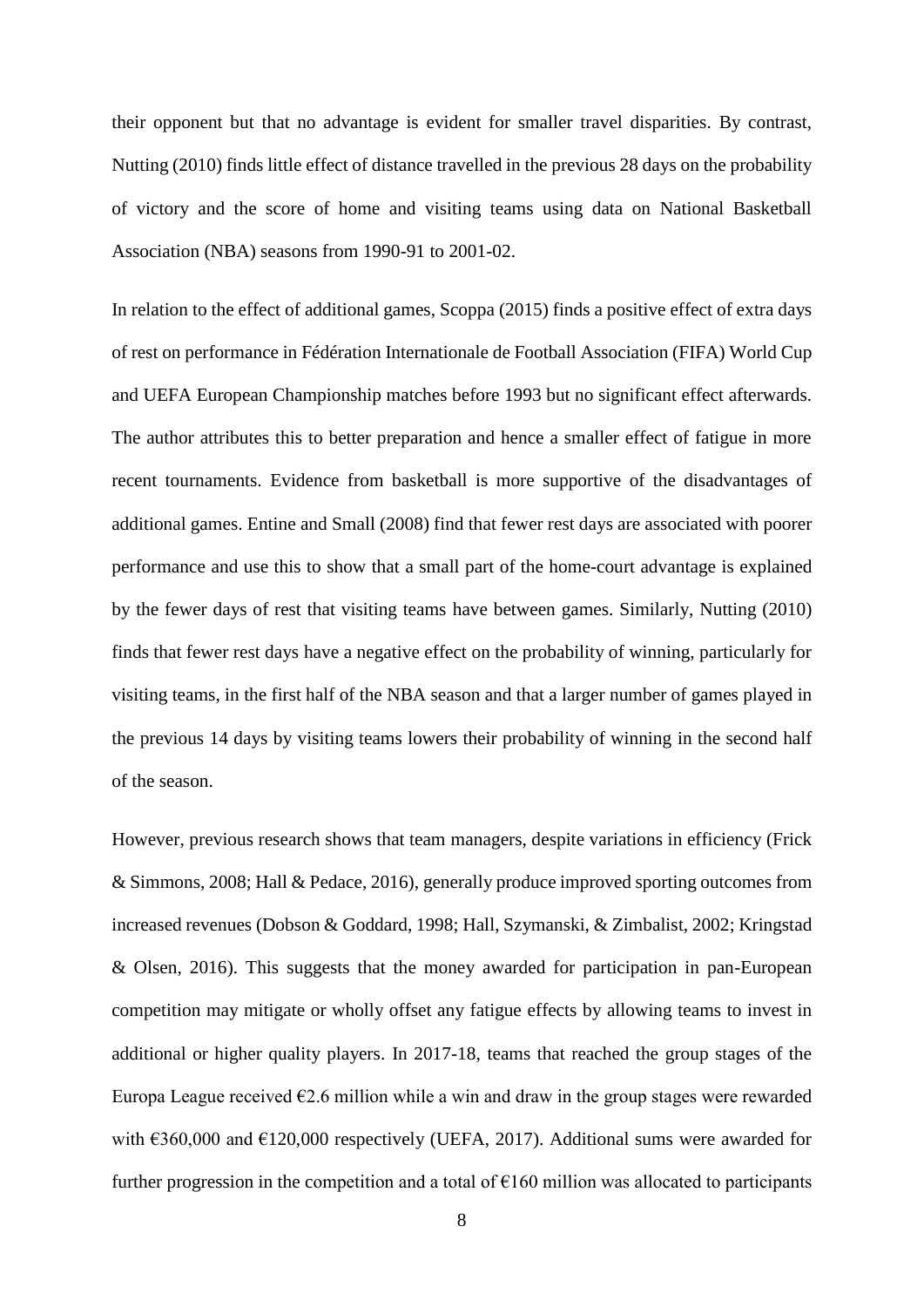based on the value of their country's television market (a discussion of the UEFA distribution model is provided by Bullough, 2018). Given large variations in the availability of finance across countries (e.g. Deloitte, 2017), these sums are likely to be of greater importance to teams from weaker leagues.

In addition to the financial benefits of participation, pan-European competition also allows teams to play against higher quality opposition than they would ordinarily encounter in domestic competition, which may improve their performance in the domestic league. The idea that players benefit from encountering higher quality opposition has spurred a number of papers showing that national football teams benefit from the migration of their players to play for clubs in stronger leagues (Allan & Moffat, 2014; Berlinschi, Schokkaert, & Swinner, 2013; Solberg, 2008). Similarly, a recent paper by Gong, Sun and Wei (2018) finds that young footballers benefit from the relegation of their team from the English Premier League because it gives them the opportunity to play more matches for the first team. Such results indicate that players receive knowledge benefits from competing at a higher level. This is consistent with a resource-based view of the firm (Barney, 1991; Gerrard, 2003; Wernerfelt, 1984) in which firms derive a competitive advantage from assets that cannot be replicated by other firms or easily substituted, one of which may be the tacit knowledge or experience of team members (Berman, Down & Hill, 2002; Franck, Nüesch & Pieper, 2011). However, teams in stronger leagues are less likely to benefit from such knowledge effects because the difference in standard between opponents in national and pan-European competitions will be smaller.

Previous literature has therefore provided evidence of negative effects on performance from travel and additional games and positive effects from increased revenues and knowledge transfer. However, there has been little analysis of the effects of competitions such as the Europa League that potentially affect performance through all of these channels. As well as being of intrinsic interest, this will provide an insight into the relative importance of these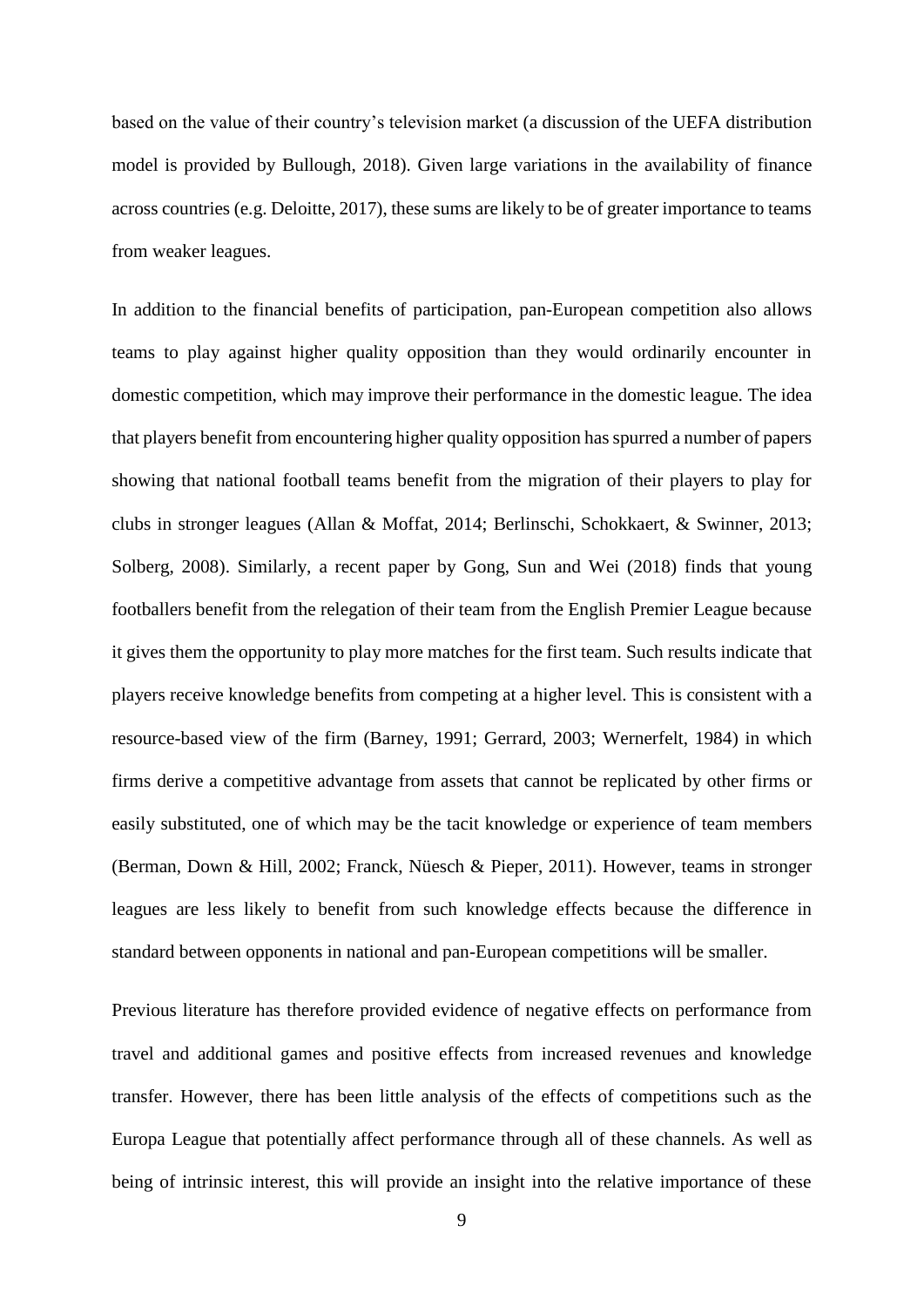determinants of performance. The discussion of the effects of the Europa League has so far mostly taken place in the media and been limited to individual countries (BBC Sport, 2016; Honigstein, 2015; Hope, 2013; Wright & Nagle, 2015). An exception is Poli, Besson, and Ravenel (2015) who report that, between 2009-10 and 2014-15, 69.1% of teams that qualified for the Europa League group stage qualified for European competitions in the next season. However, since such teams will, as a result of the qualification criteria, tend to be among the strongest in their domestic leagues, they will have a higher probability of qualifying, regardless of their participation in European competition. This selection bias means that the higher probability of future qualification cannot be attributed to participation in European competition. Cox, Gilmore, and Graham (2017) provide a comprehensive analysis of the effects of participation in the Europa League for English teams. They show that teams tend to experience a fall in position in seasons in which they participate in the Europa League but acknowledge that 'the relationship of the measurements analyzed between Europa League participation and non-participation reflects a correlation, not causality' (p. 6). It is the aim of this paper to provide such a causal analysis.

#### **Data and Methodology**

Data have been collected for all European football leagues for seasons between 2009-10 and 2017-18. The website of the Rec.Sport.Soccer Statistics Foundation [\(http://www.rsssf.com/\)](http://www.rsssf.com/) provides the necessary information on performance in domestic leagues while information on participation in European competitions is obtained from UEFA [\(www.uefa.com\)](http://www.uefa.com/). However, only a sub-set of countries are used in the estimation sample for reasons that are outlined below.

Given the qualification criteria outlined earlier, teams that qualify for the group stages of European competitions will tend to be stronger than teams that do not qualify and would be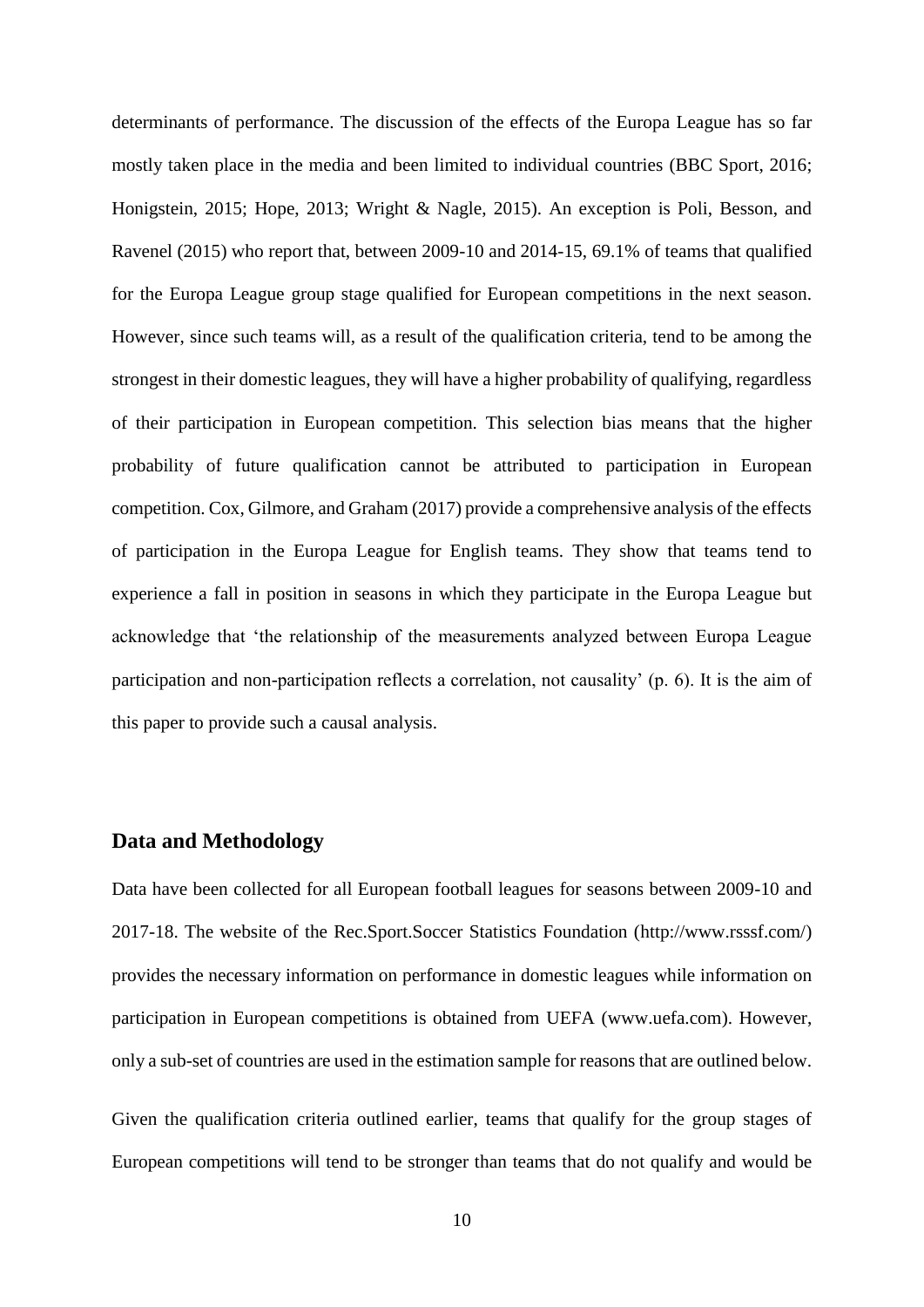expected to accumulate more points per game, even if they had not participated in European competition. Difference in mean estimates of the effect of participation will therefore be overestimates of the causal effect of participation. To address this, a regression discontinuity design approach is adopted (Imbens & Lemieux, 2008; Lee & Lemieux, 2010). In this context, regression discontinuity design entails a comparison of the performance of teams that narrowly qualified for the Europa League via league position with the performance of teams that narrowly failed to qualify for the European League via league position. The main empirical model is:

$$
points_{ict} = \beta_1 + \beta_{RDD} group_{ict} + \beta_2 moq_{ict-1} + \beta_3 moq_{ict-1} \times qualified_{ict} + c_c + t_t + \varepsilon_{ict}
$$
 (1)

The dependent variable,  $points_{ict}$ , is the deviation of points per game from the cutoff, measured in points per game, required for a team to qualify for the Europa League via league position in the previous season. Comparisons of the points per game of teams in different leagues would provide valid estimates of the effect of participation if the cutoff required for qualification via league position was the same throughout the sample and the competitiveness<sup>4</sup> of leagues did not vary across country or time. In such circumstances, the points per game of, for example, a Romanian team that met the cutoff could be compared with the points per game of an English team that narrowly failed to reach the cutoff. The likelihood that the English team is stronger than the Romanian team is irrelevant since the focus of the analysis is on performance in national leagues. However, league competitiveness and the cutoffs required to qualify will vary across leagues and time. The model therefore includes country fixed effects

<u>.</u>

<sup>&</sup>lt;sup>4</sup> Competitiveness here refers to the difficulty of acquiring points for member teams. It is therefore concerned with the distribution of team quality within a league rather than the quality of the league relative to other leagues.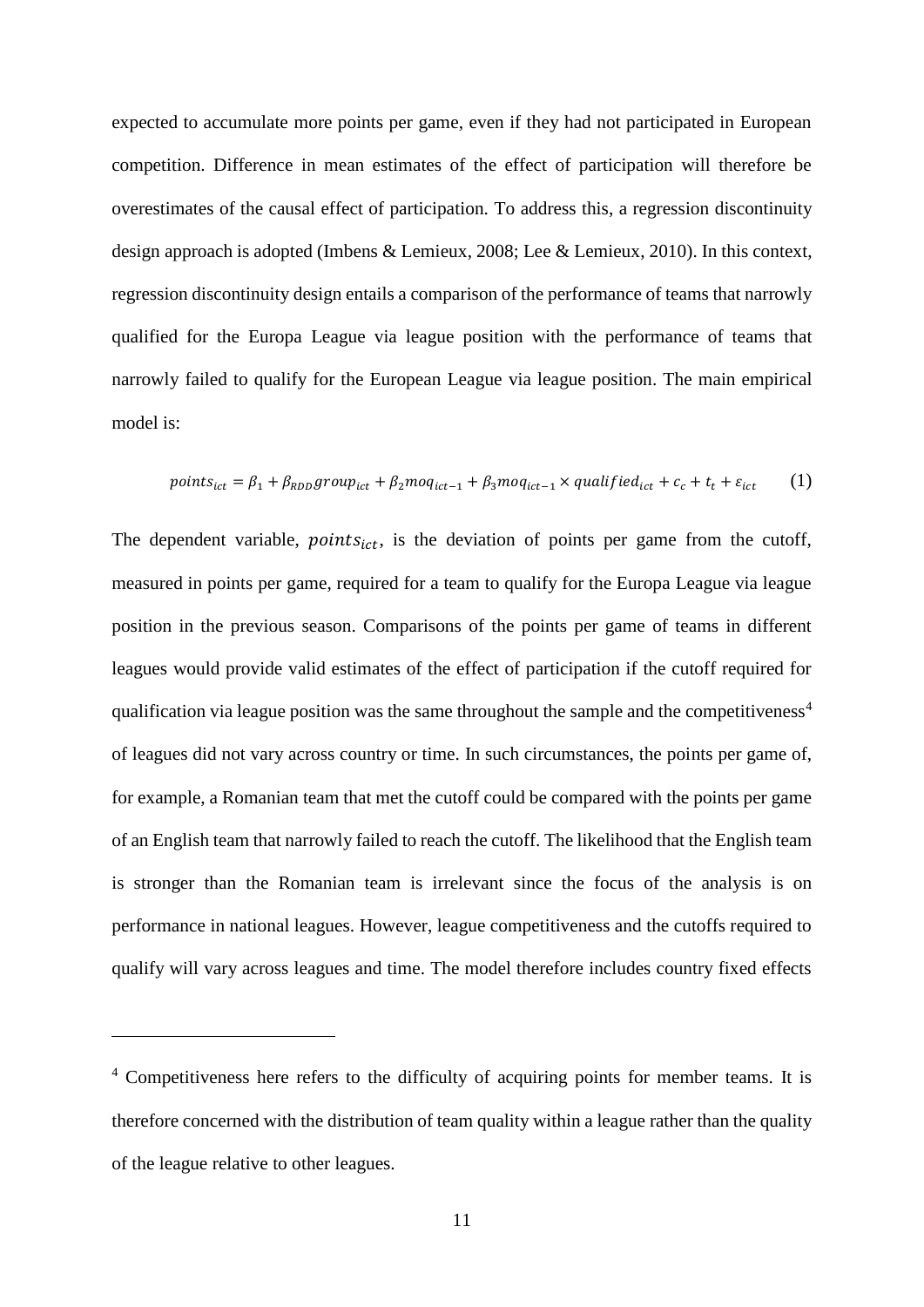$(c<sub>c</sub>)$  and time fixed effects  $(t<sub>t</sub>)$  to control for time-invariant differences across countries and changes that are common to all leagues respectively in competitiveness. Subtracting points per game from the cutoff required for Europa League qualification in the previous season controls for variations in the cutoff and country-specific changes in competitiveness, to the extent that the latter are captured by changes in the difficulty of qualifying for the Europa League via league position. The importance of the adjustment is demonstrated by the following example. The number of points per game required to qualify for the Europa League via league position in England was 1.895 in 2012-13 and 1.579 in 2014-15. If a team that met the cutoff in 2012- 13 and a team that narrowly failed to achieve the cutoff in 2014-15 obtained 1.7 points per game in the subsequent season, a comparison of the points per game of the two teams would suggest that Europa League participation had no effect. By contrast, a comparison using the deviation of points per game from the cutoff required for qualification via league position captures the fact that the team that met the cutoff in 2012-13 performed poorly relative to last season while the team that missed the cutoff in 2014-15 performed relatively well. This therefore implies a negative effect from Europa League participation.

The treatment variable,  $group_{ict}$ , is a dummy variable indicating whether team *i* from country *c* participated in the group stage of the Europa League in season *t*. Teams that played in earlier rounds of the competition, but failed to qualify for the group stages, are therefore considered as untreated. The rationale for this is, firstly, that participation in the group stages guarantees at least six games per season whereas qualification for the Europa League may only involve two fixtures. Secondly, group games take place at the same time as domestic fixtures but, for most leagues with 'winter' seasons, qualifying fixtures take place before the start of the season. The problems of fatigue associated with European football (discussed in the literature review) are therefore less likely to apply. Champions' League participants are excluded from the estimation sample to facilitate a clean comparison between a treatment group of Europa League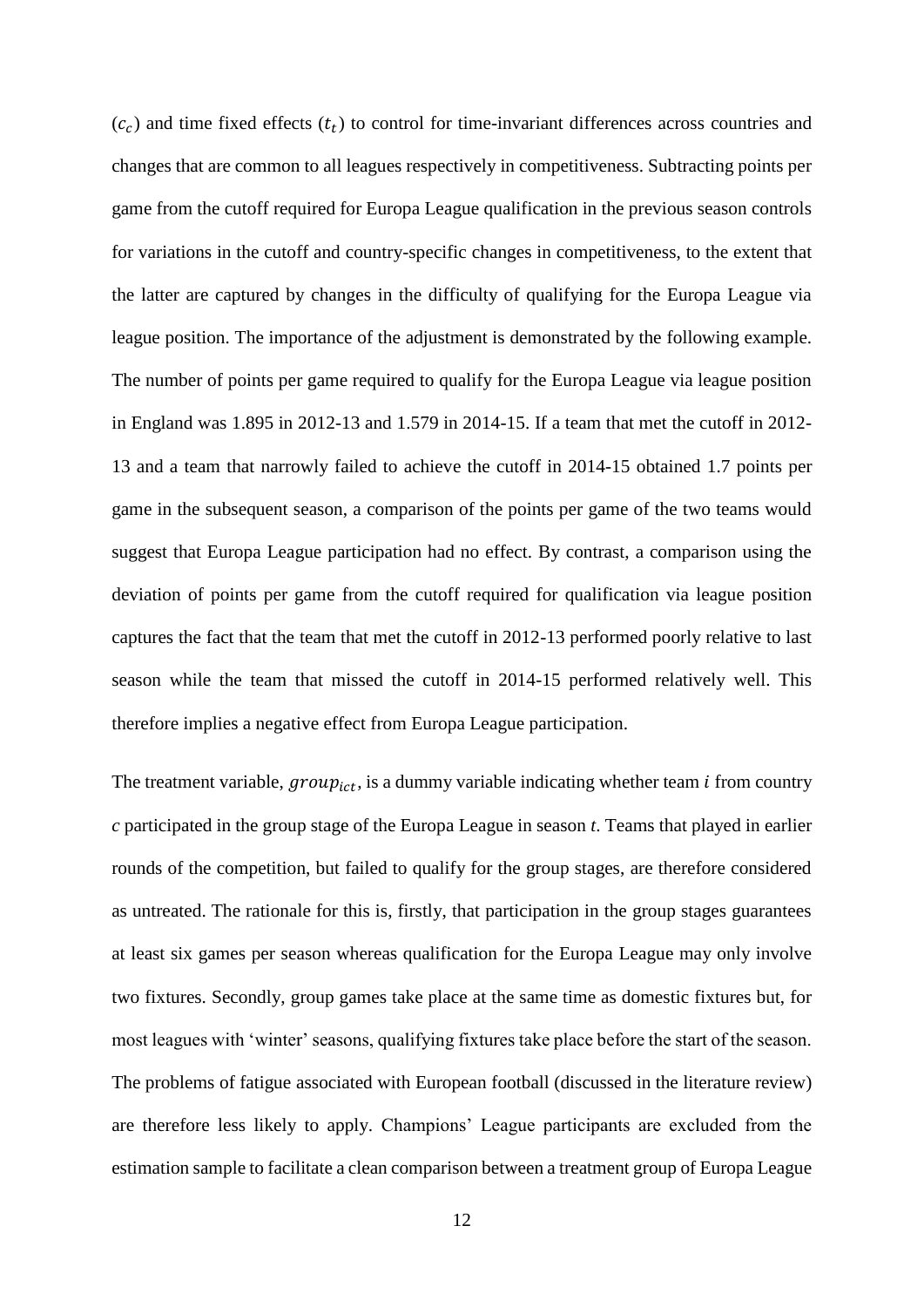group stage participants and a control group of teams that either failed to qualify for any European competition or were knocked out in the qualifying rounds of the Europa League.

The running variable,  $moq_{ict-1}$ , is the margin by which a team qualified for the Europa League in the previous season, measured in points per game. It is therefore zero or positive for teams that qualified by virtue of their league position and negative for teams that did not. Since the cutoff required to qualify differs by team, this is an example of regression discontinuity design with multiple cutoffs. Cattaneo, Keele, Titiunik, and Vazquez-Bare (2016) show that, in this case,  $\beta_{RDD}$  is a weighted average of the local average treatment effect at each cutoff.

qualified $_{ict}$  is a dummy variable indicating whether a team's league position led it to participate in the Europa League competition. The interaction between qualified<sub>ict</sub> and  $m \cdot q_{ict-1}$  allows for different linear trends between the running variable and points per game across teams that qualified for the Europa League via league position and teams that did not. In order to reduce the sensitivity of the estimates to functional form, the sample is restricted to observations with values of  $moq_{ict-1}$  close to zero. The bandwidth is chosen using the method of Calonico, Cattaneo, and Titiunik (2014). The model is estimated using triangular kernel weights although the results are also robust to the use of uniform weights.

As explained in the second section, participation in the group stage of the Europa League is not determined solely by league position in the previous year. Teams that qualified for the Europa League competition via their league position (i.e. those for which qualified  $_{ict}$  equals one) do not participate in the group stages if they are knocked out in the qualifying rounds. Conversely, teams that failed to qualify for the Europa League via their league position (i.e. those for which qualified<sub>ict</sub> equals zero) may reach the group stages if they qualify for the competition through their domestic cup competition or the fair play rankings and, if necessary, successfully negotiate qualifying rounds. Table A1 in the Supplemental Material summarizes the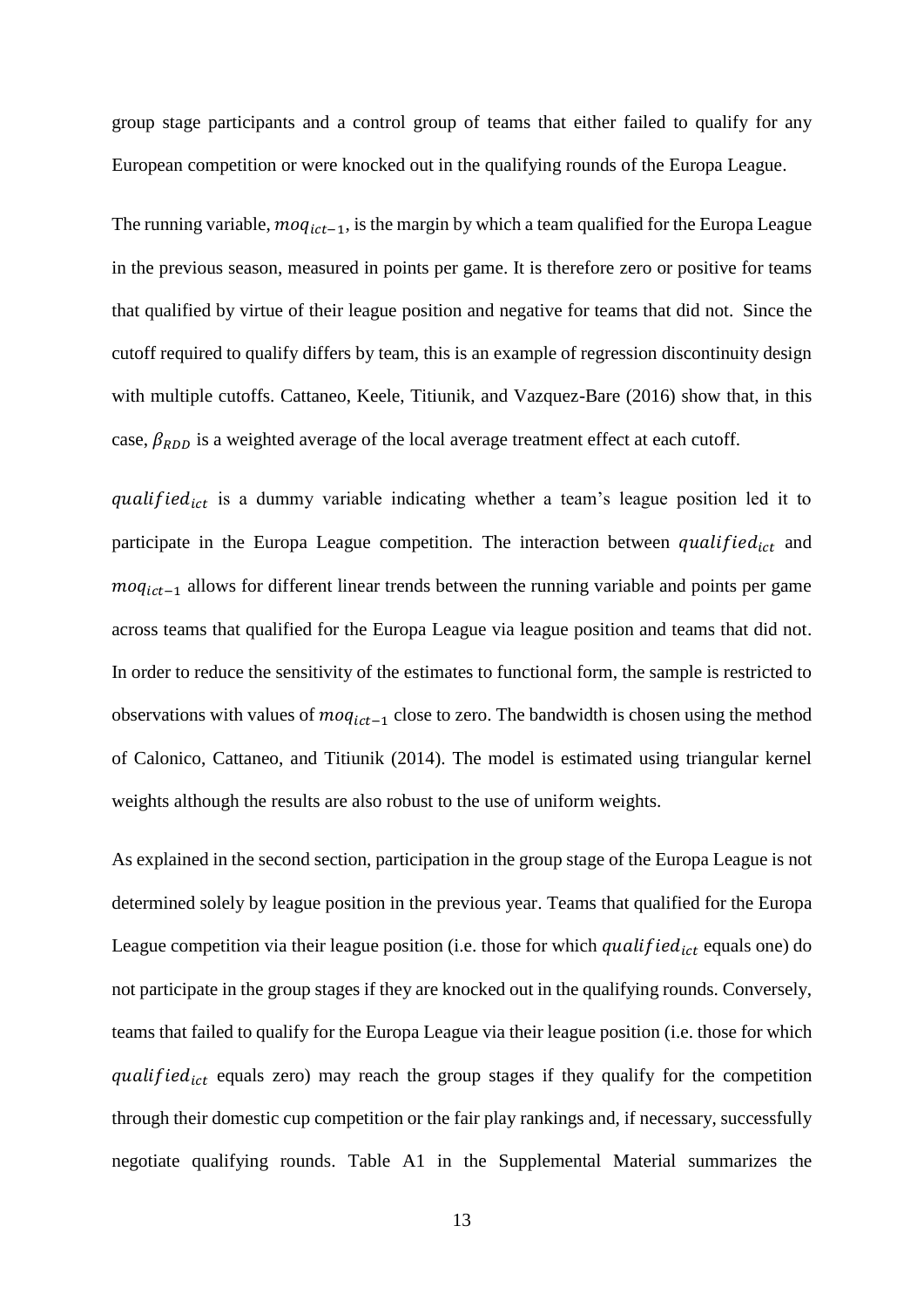relationship between qualified<sub>ict</sub> and group<sub>ict</sub> and shows the number of teams that fall into each category. This non-deterministic relationship between  $m o q_{ict-1}$  and  $group_{ict}$ necessitates the use of a fuzzy regression discontinuity design in which qualified<sub>ict</sub>, is used as an instrumental variable for  $group_{ict}$ . Equation (1) is therefore estimated using two stage least squares as follows:

$$
\widehat{group}_{ict} = \hat{a}_1 + \widehat{\alpha_{FS}}\widehat{quad}_{ict} + \widehat{\alpha_2} \widehat{mod}_{ict-1} + \widehat{\alpha_3} \widehat{mod}_{ict-1} \times \widehat{quad}_{ict} + c_c + t_t
$$

$$
points_{ict} = \beta_1 + \beta_{RDD} \widehat{group}_{ict} + \beta_2 \widehat{map}_{ict-1} + \beta_3 \widehat{map}_{ict-1} \times \widehat{quad}_{ict} + c_c + t_t + \varepsilon_{ict}
$$

To be a valid instrument, qualified<sub>ict</sub>, must satisfy two criteria. Firstly, it must have a strong effect on the treatment indicator. In order to ensure this, the sample is restricted to leagues for which over 20% of the teams that qualified for the Europa League reached the group stage of the competition. This has the effect of reducing the number of group stage participants that remain in the sample after the application of further restrictions (described below) from 225 to 210 but increases the percentage of qualifiers for the Europa League that reached the group stage from 28% to 58%. The resulting F-statistics for the significance of the instrumental variable in the first stage are over 10 in all samples (Stock, Wright, & Yogo, 2002).

Secondly, the instrument must be uncorrelated with unobserved factors that determine both group stage participation and the deviation of points per game from the cutoff required for Europa League qualification via league position. For this assumption to be satisfied, all unobserved factors determining points obtained in the domestic league must be continuously related to the points obtained in the previous year's competition, as measured by the running variable. The dummy variable, qualified<sub>ict</sub>, which has no obvious wider significance beyond determining whether the team participated in the Europa League, will then be uncorrelated with the unobserved factors determining performance since the latter will be 'proxied' by the (continuous) running variable.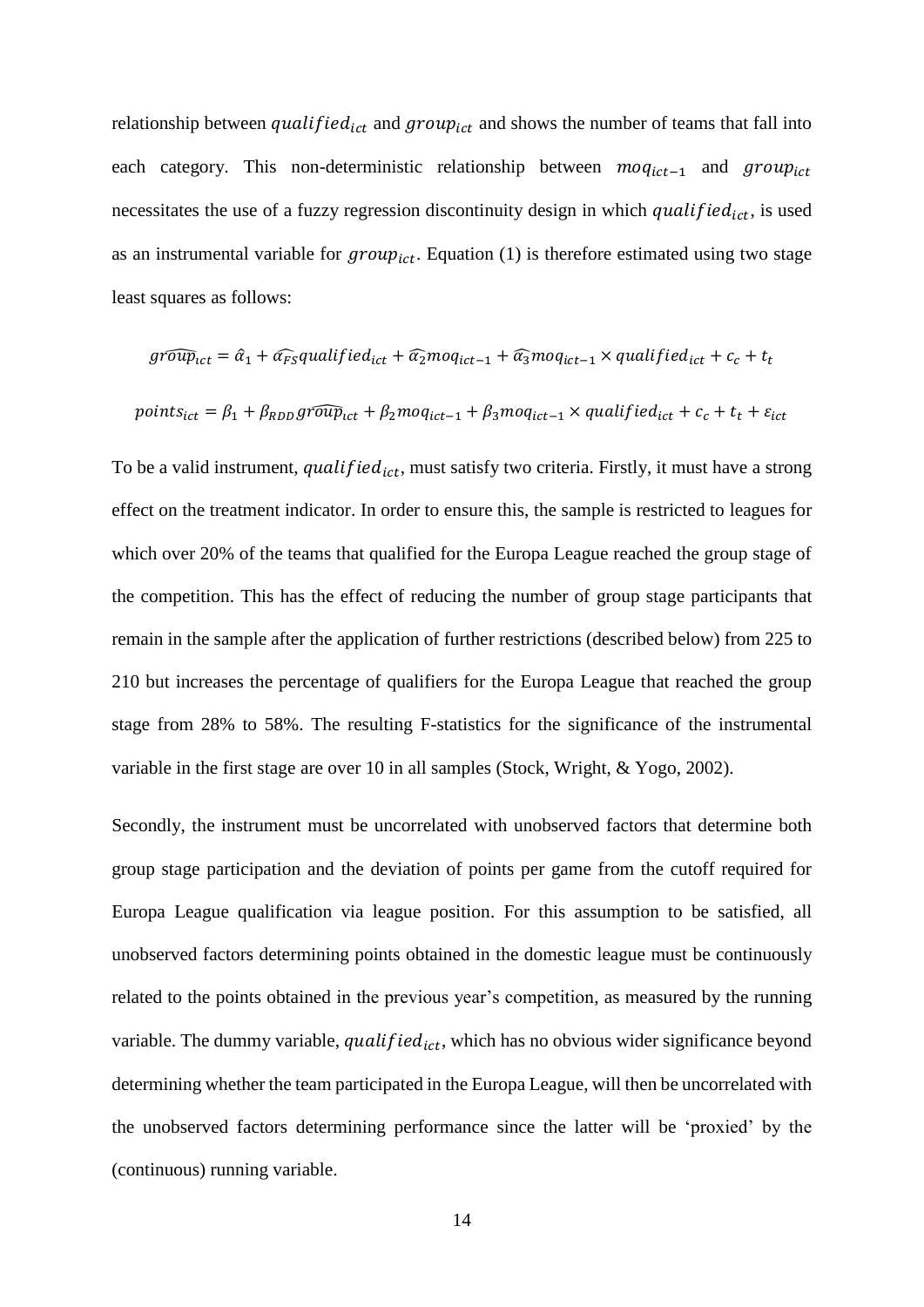The crucial role of the running variable in the identification strategy requires the exclusion from the sample of teams from leagues that underwent a change in league structure (either in terms of number of teams or a switch to or from a 'split' structure) between seasons  $t - 1$  and . In such circumstances, the previous season's performance will be a weak predictor of the current season's performance because of changes in the difficulty of earning points. Similar reasoning requires the exclusion of teams from countries where the league splits after a given number of games. This is because the running variable is calculated using the post-split number of points in the top group. If pre-split points are used to calculate the dependent variable, the running variable may not be a strong predictor because of the lower quality of teams encountered prior to the split. An alternative is to use post-split points to construct the dependent variable but this is also problematic because teams competing in different post-split groups play different teams and points per game is therefore not a reliable measure of team performance (teams in the 'relegation' group can finish the season with more points than teams in the 'championship' group).

In order to test for heterogeneous effects across leagues of different strength, the model is estimated for the full sample and separately for 'elite' and 'non-Elite' leagues. The rationale for this approach is, as discussed above, that the knowledge benefits from participating in the Europa League will be weaker and the prize money may be less important for teams from stronger leagues. Five leagues are considered 'elite' based on their UEFA coefficients in 2009. These are England, Spain, Italy, Germany and France.

## **Results**

Figure 1 provides a graphical representation of the relationship between the running variable, the margin of qualification, and the participation in the Europa League group stage and the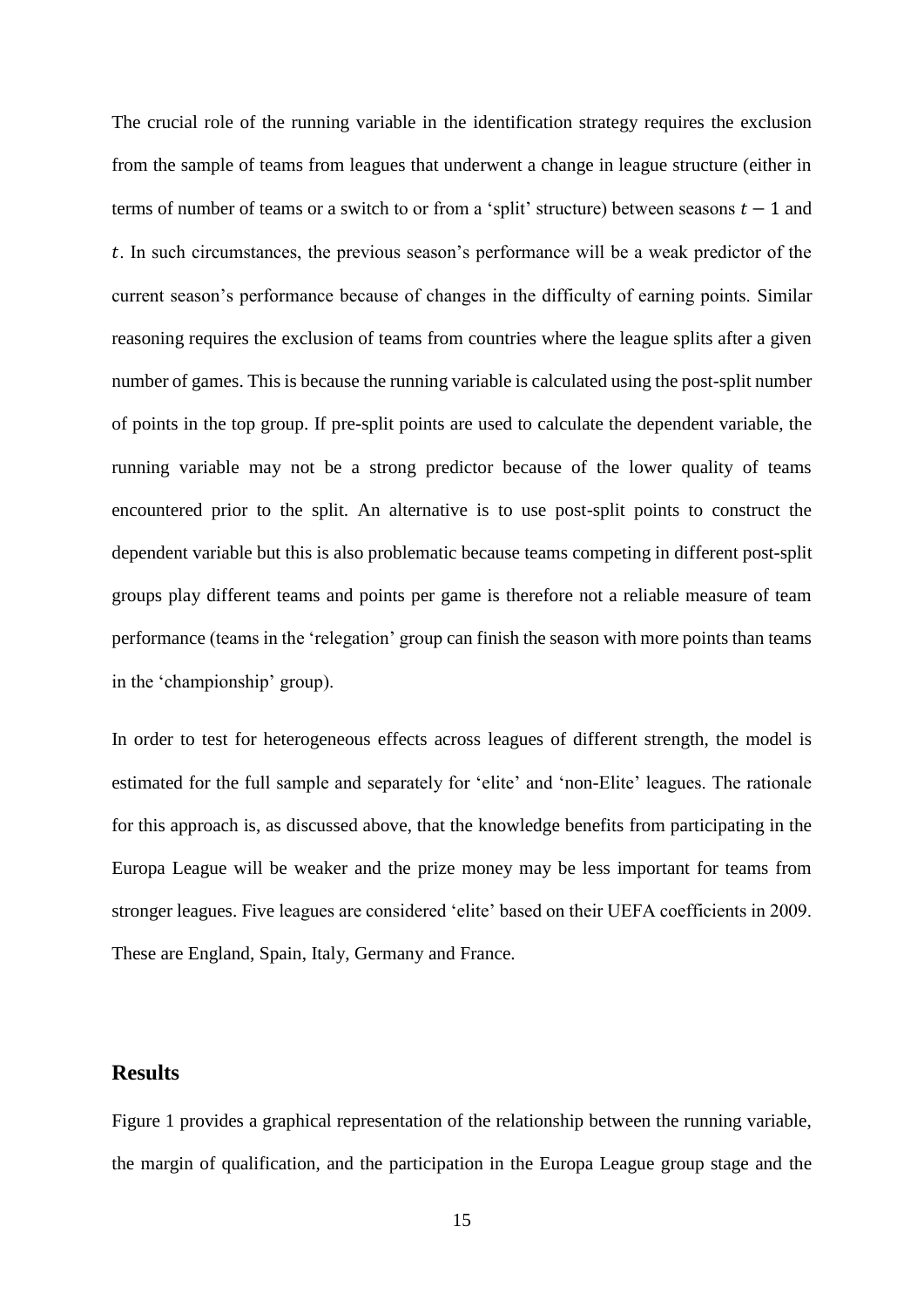deviation of points per game from the previous year's cutoff for qualification for the full sample and the two sub-samples. To provide consistency with the results from the regression discontinuity design, the graphs are drawn using only the data that falls within the bandwidth used to estimate equation (1). The graphs on the left-hand side show a non-zero probability of participation in some bins to the left of the cutoff because of the possibility of Europa League qualification through the domestic cup competition or the UEFA Fair Play Ranking. To the right of the cutoff, the probability of participation in the group stage of the Europa League is less than one in a number of bins due to the qualifying rounds that needs to be negotiated before a team reaches the group stage of the competition. Nevertheless, there is an obvious discontinuity in both the full sample and the two sub-samples in the probability of participation in the group stage around the cutoff. The graphs on the right-hand side show that teams that qualified for the Europa League through their domestic league position generally obtained more points per game in the next season. However, there is no clear discontinuity at the cutoff in the full sample, which suggests no significant effect of participation in the Europa League group stage on performance in national leagues. <sup>5</sup> For the 'non-elite' leagues, there is a jump at

<u>.</u>

<sup>&</sup>lt;sup>5</sup> If league position was the only way of qualifying for the Europa League and there were no qualifying rounds, it would fully determine group stage participation and the gap at the cutoff shown in the graphs on the right-hand side of Figure 1 would show the estimated effect of group stage participation (as in a sharp regression discontinuity design). In a fuzzy regression discontinuity design with no covariates, the gap represents the reduced form estimate, which is rescaled to calculate the estimated treatment effect by dividing by the first-stage estimate to reflect the non-deterministic relationship between league position and group stage participation. The first-stage estimate is represented by the gap at the cutoff shown in the graphs on the left-hand side of Figure 1.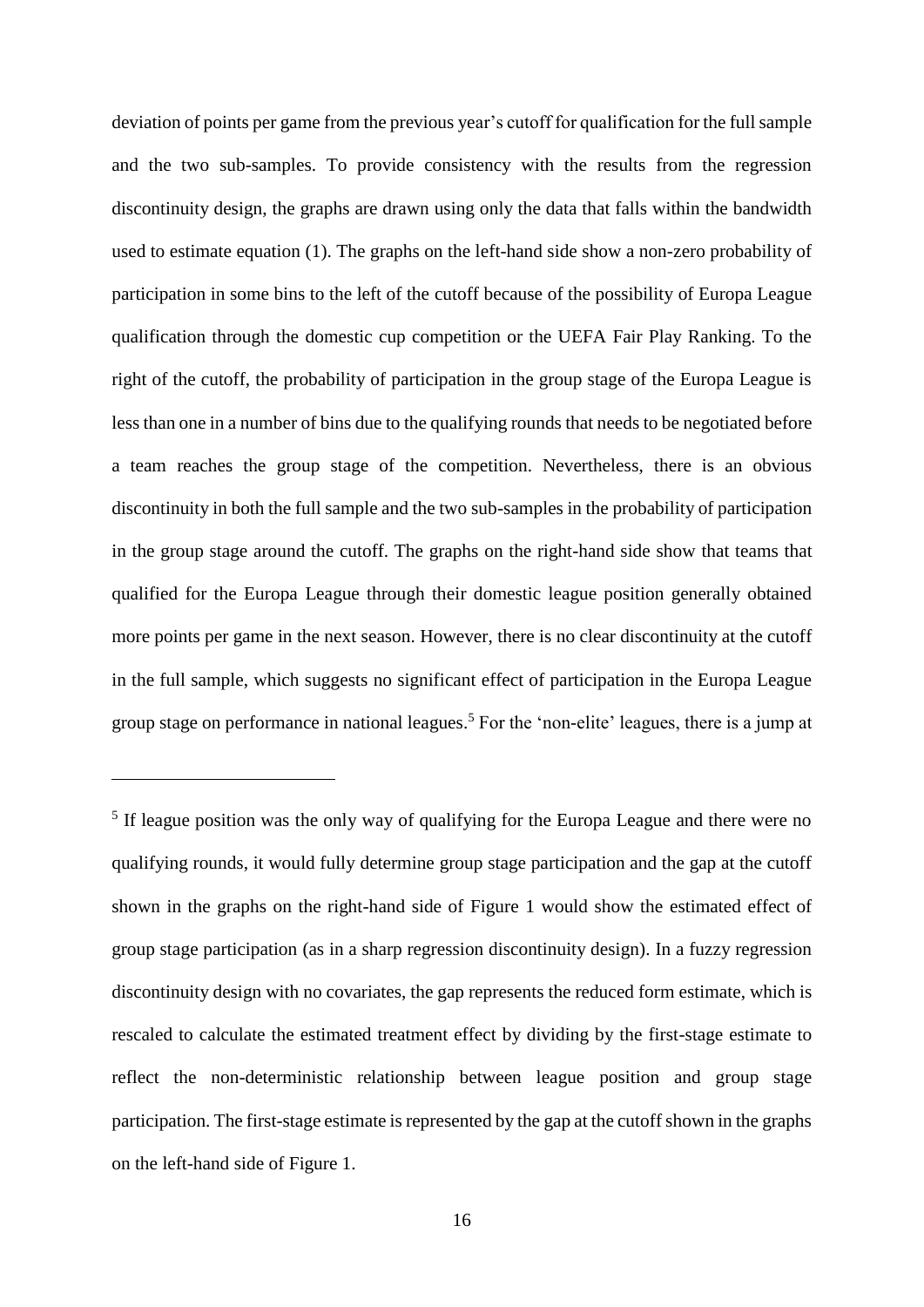the cutoff but, for the 'elite' leagues, there is a drop in the deviation of points per game from the previous year's cutoff. It is noteworthy that, while the slope on the left of the threshold is shallower than that on the right of the threshold in Figure 1, this is the result of limiting the sample to observations that fall within the bandwidth: in the full sample, the slopes are similar on both sides of the threshold (see Figure A1 in the Supplemental Material).

#### (Table 3 around here)

#### (Figure 1 around here)

Although the results from estimation of equation (1), presented in Table 3, cannot be fully reconciled with those implied by Figure 1 due to the inclusion of country and time effects in the regression model, they are nevertheless consistent. In the full sample, there is no statistically significant effect of Europa League group stage participation (estimates from the reduced form and first stage models, the ratio of which gives the treatment effect estimates in Table 3, are presented in Table A2 in the Supplemental Material). The estimated effect is an increase in points per game of 0.129, which is the equivalent of only four points (one win and a draw) over the course of a 34 game season. The estimated effect for 'elite' leagues is negative but not statistically significant. However, a positive and significant effect is found for 'non-elite' leagues. In these leagues, participation leads to an increase in points per game of 0.380, which is the equivalent of an additional 13 points (four victories and a draw) over a 34 games season. This is consistent with the hypothesis that teams from weaker leagues learn from Europa League group stage participation or that that the prize money obtained is sufficient to allow them to improve their squad, relative to their domestic rivals. Estimation of equation (1) augmented with a set of interactions with a dummy variable that equals one if the team is from an 'elite' league using the full sample confirms that the difference between the estimated effects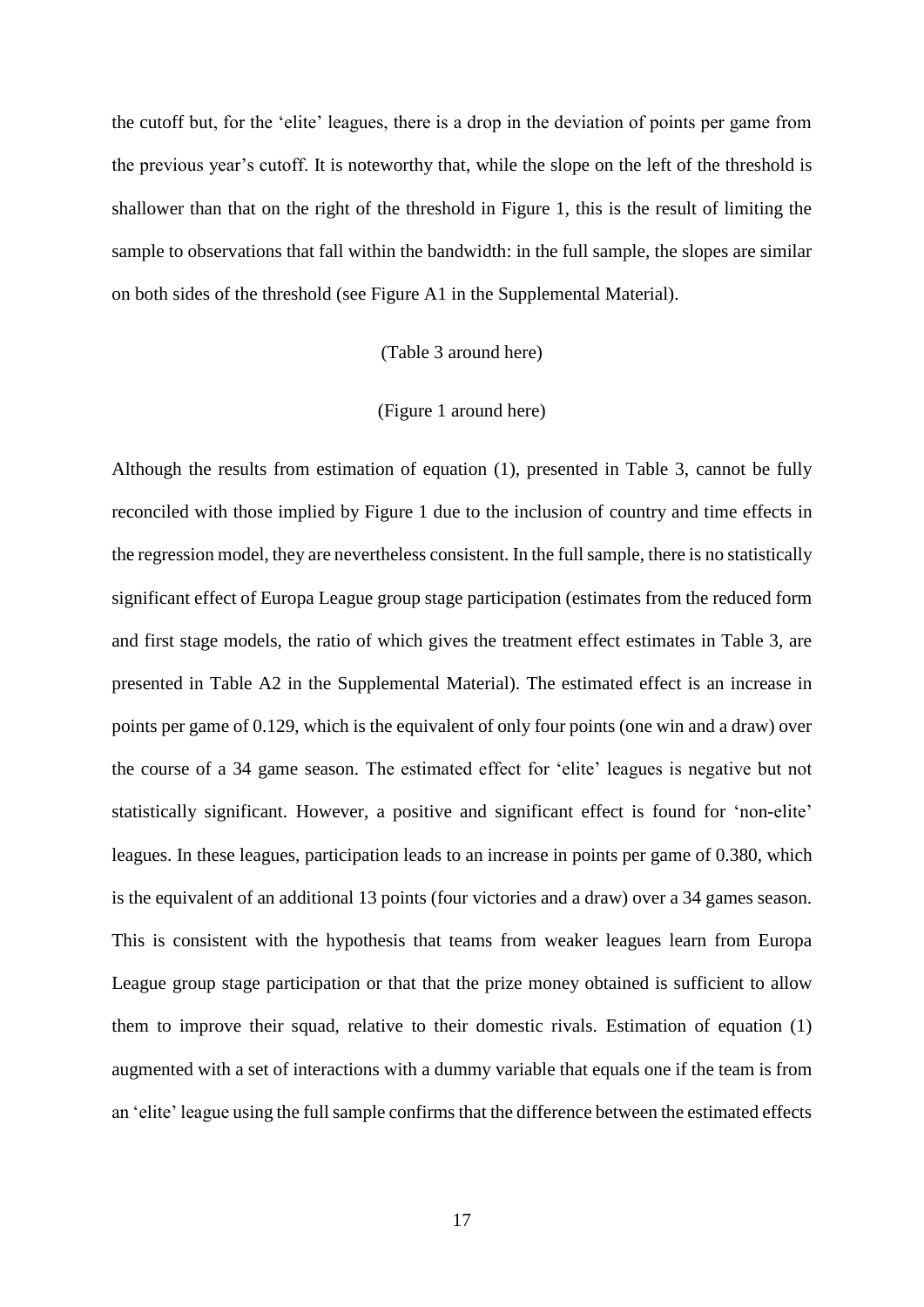of group stage participation for the 'elite' and 'non-elite' leagues is statistically significant at the 5% level.

One possible threat to the validity of the identification strategy is that some teams, particularly in stronger leagues, may deliberately underperform in order to avoid participation in the Europa League. We regard this as unlikely to apply for the vast majority of teams, agreeing with Feddersen, Humphreys, and Soebbing (2012) that the 'Europa League… should be financially attractive enough to generate strong incentives for teams to perform in the domestic league' (p. 11). Moreover, we are unable to reject the null hypothesis of no manipulation of the running variable using the test proposed by Cattaneo, Jansson, and Ma (2017).

A second potential threat to the validity of the regression discontinuity design estimates is that the discontinuity observed in the right-hand panel of Figure 1, and reflected in the coefficient estimates in Table 3, is unrelated to group stage participation. In order to test if there are other discontinuities away from the cutoff, the model is re-estimated using cutoffs to the left of the 'true' cutoff for Europa League participation. Table A3 in the Supplemental Material shows that none of the estimated coefficients from the models using 'placebo' cutoffs are statistically significant. This provides confidence that the deviation of points per game from the previous year's cutoff for qualification for the Europa League is a continuous function of the running variable and that the discontinuity identified in Figure 1 is truly associated with Europa League qualification.

A third possible problem is that the assumed linear relationship between the margin of qualification and the deviation of points per game from the cutoff within the bandwidth is incorrect. Table A4 in the Supplemental Material therefore presents estimates from equation (1) augmented with second order polynomials of the running variable. The estimates remain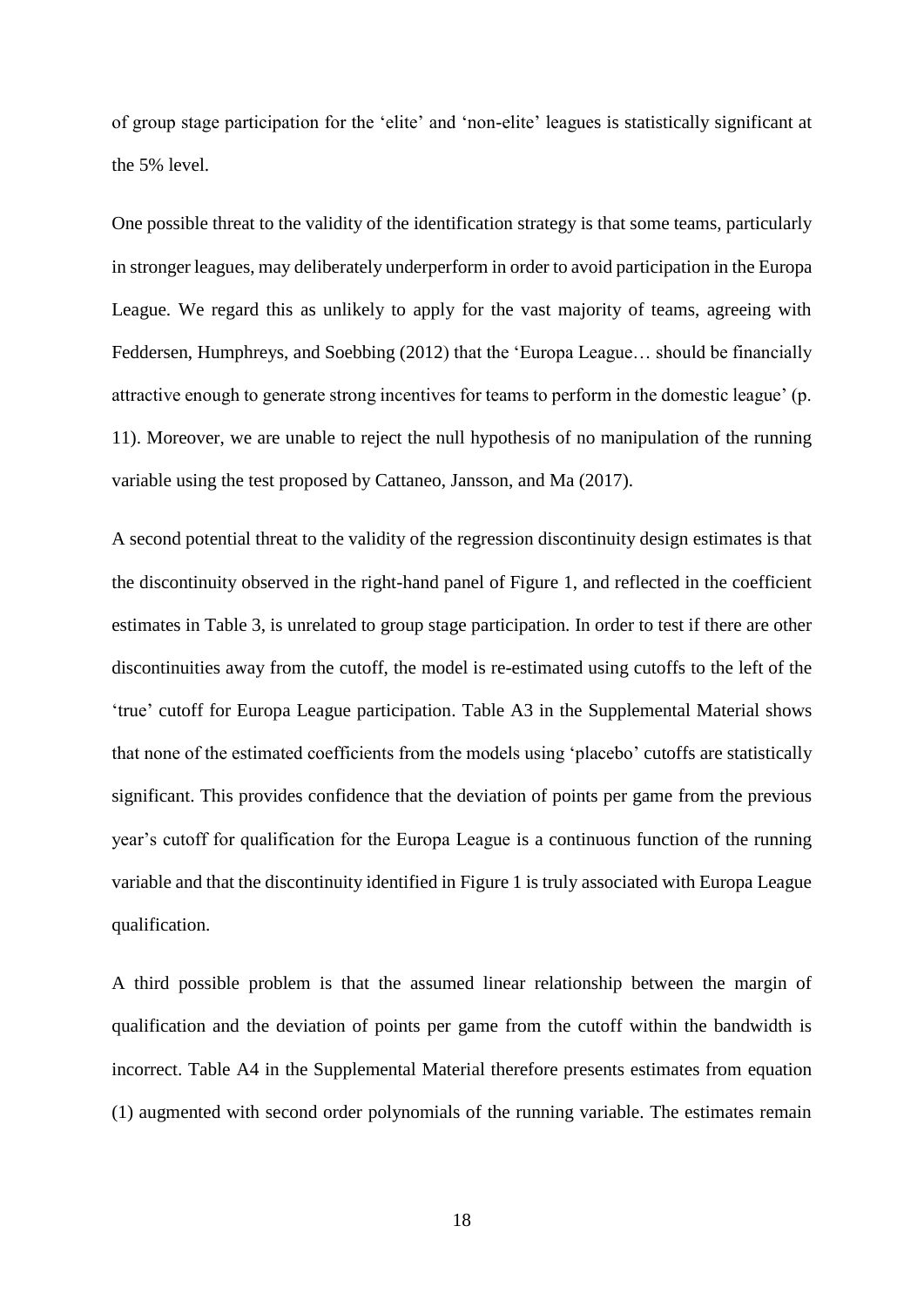the same in terms of both sign and significance as those presented in Table 3. Moreover, the additional variables are jointly insignificant at the 10% level.

The results presented so far have used a treatment variable coded as one when teams qualify for the group stage of the Europa League. An alternative specification is a dummy variable that equals one if teams qualify for the Europa League. As discussed above, the disadvantage of this approach is that some teams considered as 'treated' may only have played one round of European competition. Table 4 shows that all the estimated effects are smaller (in absolute value) lower than those in Table 3 but the estimated effect for the 'non-elite' group remains statistically significant. This weakening of the estimated treatment effects is consistent with a priori expectations that fewer games (i.e. a lower treatment intensity) will lead to smaller effects on domestic performance.

#### (Table 4 around here)

## **Conclusion**

This paper has investigated the impact of participation in pan-European competitions on performance in domestic leagues. Regression discontinuity design estimates indicate a large and positive effect for teams from weaker leagues. This finding is supportive of the proposition that teams learn from playing against higher quality opposition and, as such, is consistent with previous papers that have found that players benefit from playing at a higher level (Berlinschi, Schokkaert, & Swinner, 2013; Gong, Sun & Wei, 2018). An alternative explanation is that the prize money received from participation allows teams from weaker leagues to invest more in their squad than other teams in the league. Both effects are likely to be smaller in stronger leagues, where the domestic opposition is of a higher standard and other sources of finance are more easily accessible. Although the estimated effect for 'elite' leagues is negative, it is not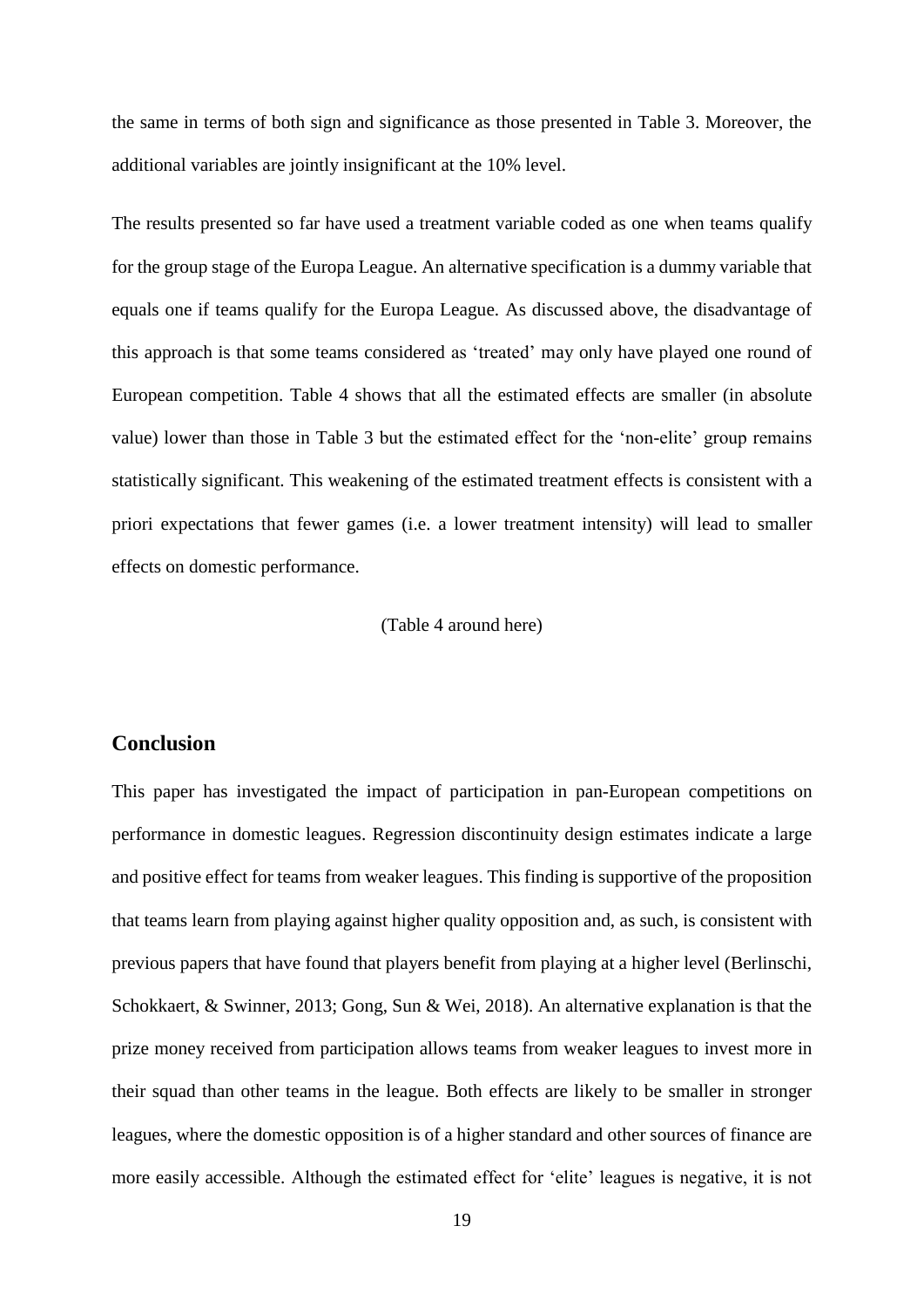statistically significant. The results therefore do not provide evidence in favour of the hypothesis that fatigue from the travel and additional games required by Europa League group stage participation is disadvantageous for clubs over the course of the season. This is consistent with the finding of Scoppa (2015) that fewer rest days no longer have a negative effect on performance at the World Cup.

Although individual teams from weaker leagues may benefit from participation in the Europa League, this does not necessarily mean that their domestic league benefits. In particular, the results imply that the Europa League further strengthens the stronger teams in domestic leagues and hence leads to a decline in competitive balance. This accords with research on the effect of the Champions' League in England, Spain, Italy, Germany, and France (the 'elite' leagues used here) by Pawlowski, Breuer, and Hovemann (2010). This finding is pertinent at a time when UEFA is planning to introduce 'Europa League 2', which will increase the number of leagues with teams participating in pan-European competitions. It also provides support to proposals from the Association of European Professional Leagues (2018) to increase the share of revenues from UEFA competitions that are allocated to non-participating clubs in the form of 'solidarity payments' from the current level of 4% (UEFA, 2018).

A limitation of the approach taken here is the inability to separate the effects of prize money and learning. Future research could address this through the use of information on the amount of prize money received from participation to isolate the effect of learning although such an approach would be complicated by the possibility that teams invest at the start of the season based on expectations of prize money, rather than the amount of money they actually receive. A more promising method may therefore be to construct measures of the quality of opponent encountered in the Europa League in order to measure the potential knowledge gained from participation. The use of individual game data would also provide further insights. In particular, it would allow better tests of whether fatigue has a negative effect on performance since such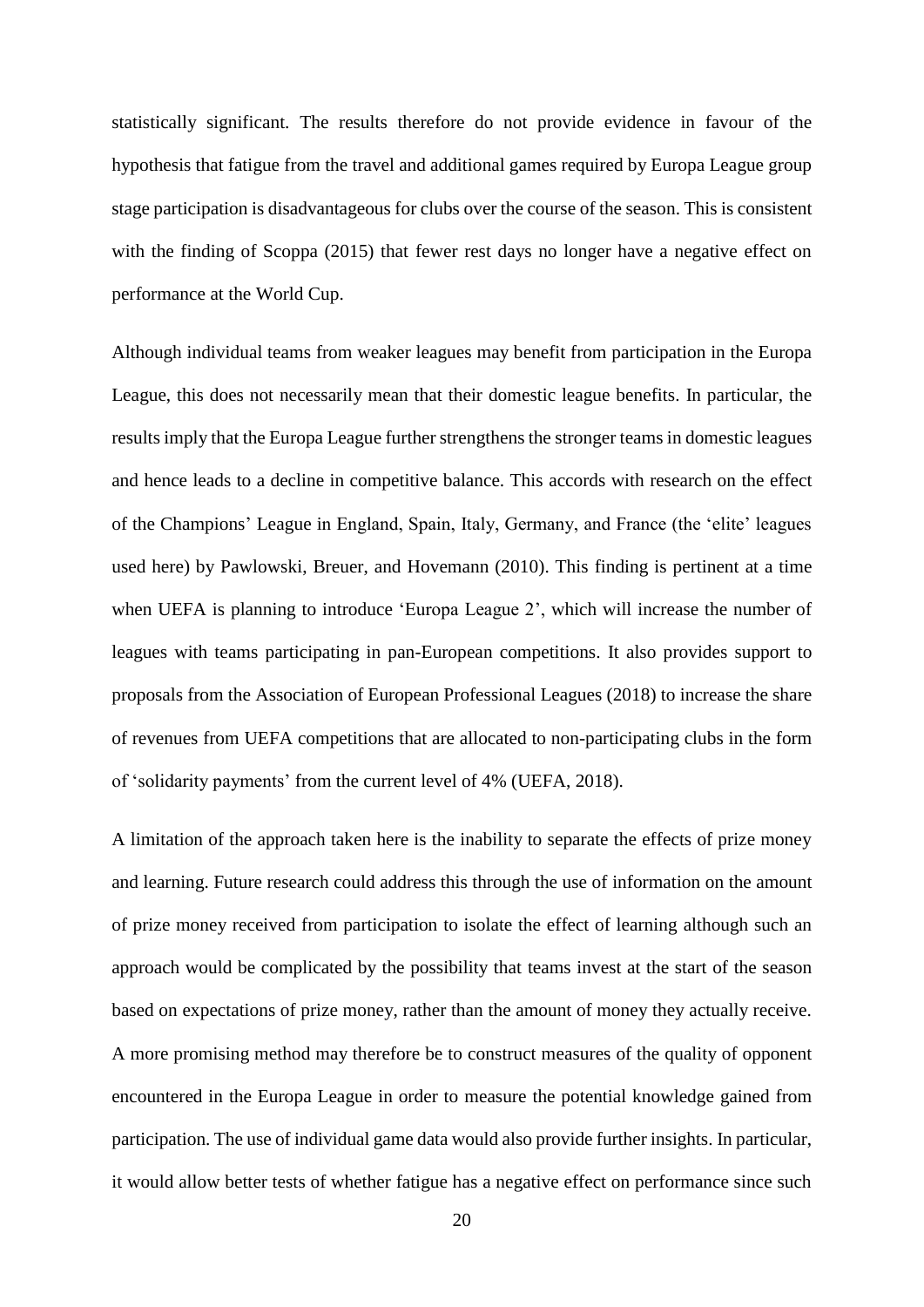effects may be short-term and offset over the course of the season by knowledge or prize money effects.

A further limitation is the neglect of the premier European competition, the Champions' League. Unlike the Europa League, qualification for the Champions' League is generally regarded as a major achievement. As a result, future research could investigate whether the Champions' League differs from the Europa League in having a positive effect on performance among clubs from stronger leagues.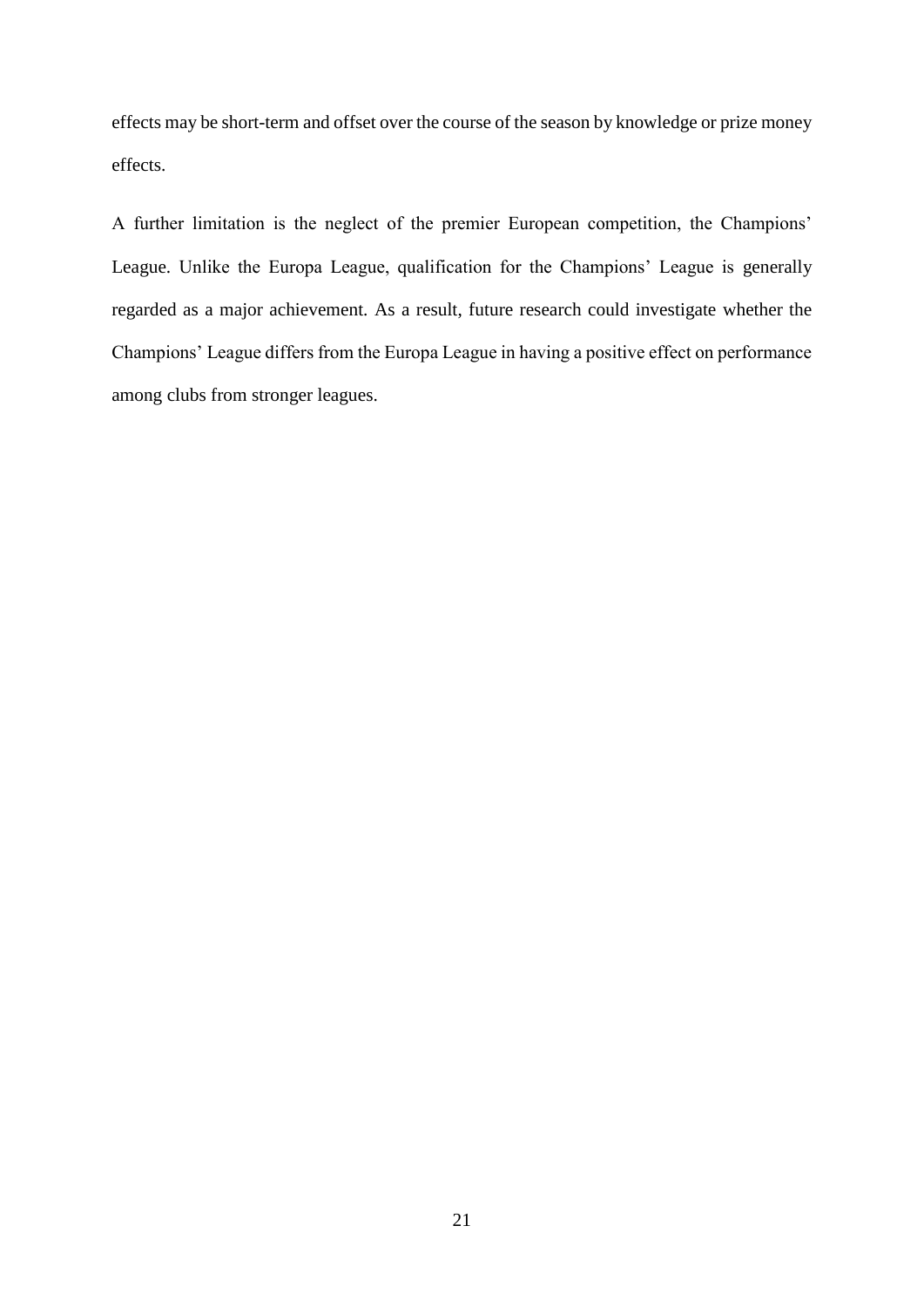## **References**

- Allan, G., & Moffat, J. (2014). Muscle drain versus brain gain in association football: Technology transfer through player emigration and manager immigration. *Applied Economics Letters, 21*(7), 490-493.
- Association of European Professional Leagues. (2018). European leagues present proposals for UEFA club competitions Retrieved 09/04/2019 from [https://europeanleagues.com/european-leagues-present-proposals-for-uefa-club](https://europeanleagues.com/european-leagues-present-proposals-for-uefa-club-competitions/)[competitions/.](https://europeanleagues.com/european-leagues-present-proposals-for-uefa-club-competitions/)
- Barney, J. (1991). Firm resources and sustained competitive advantage. *Journal of Management, 17*(1), 99-120.
- BBC Sport. (2016). Mythbusting: Do teams play worse after European games? Retrieved 11/11/2016 from [http://www.bbc.co.uk/sport/football/35146716.](http://www.bbc.co.uk/sport/football/35146716)
- BBC Sport. (2018). 'Europa League 2': UEFA confirms new tournament from 2021 Retrieved 08/04/2019 from [https://www.bbc.co.uk/sport/football/46421656.](https://www.bbc.co.uk/sport/football/46421656)
- Berlinschi, R., Schokkaert, J., & Swinnen, J. (2013). When drains and gains coincide: Migration and international football performance. *Labour Economics, 21*(0), 1-14.
- Berman, S., Down, J., & Hill, C. (2002). Tacit knowledge as a source of competitive advantage in the national basketball association. *Academy of Management Journal, 45*(1), 13-31.
- Bullough, S. (2018). UEFA champions league revenues, performance and participation 2003– 2004 to 2016–2017. *Managing Sport and Leisure, 23*(1-2), 139-156.
- Buraimo, B., & Simmons, R. (2015). Uncertainty of outcome or star quality? Television audience demand for English Premier League football. *International Journal of the Economics of Business, 22*(3), 449-469.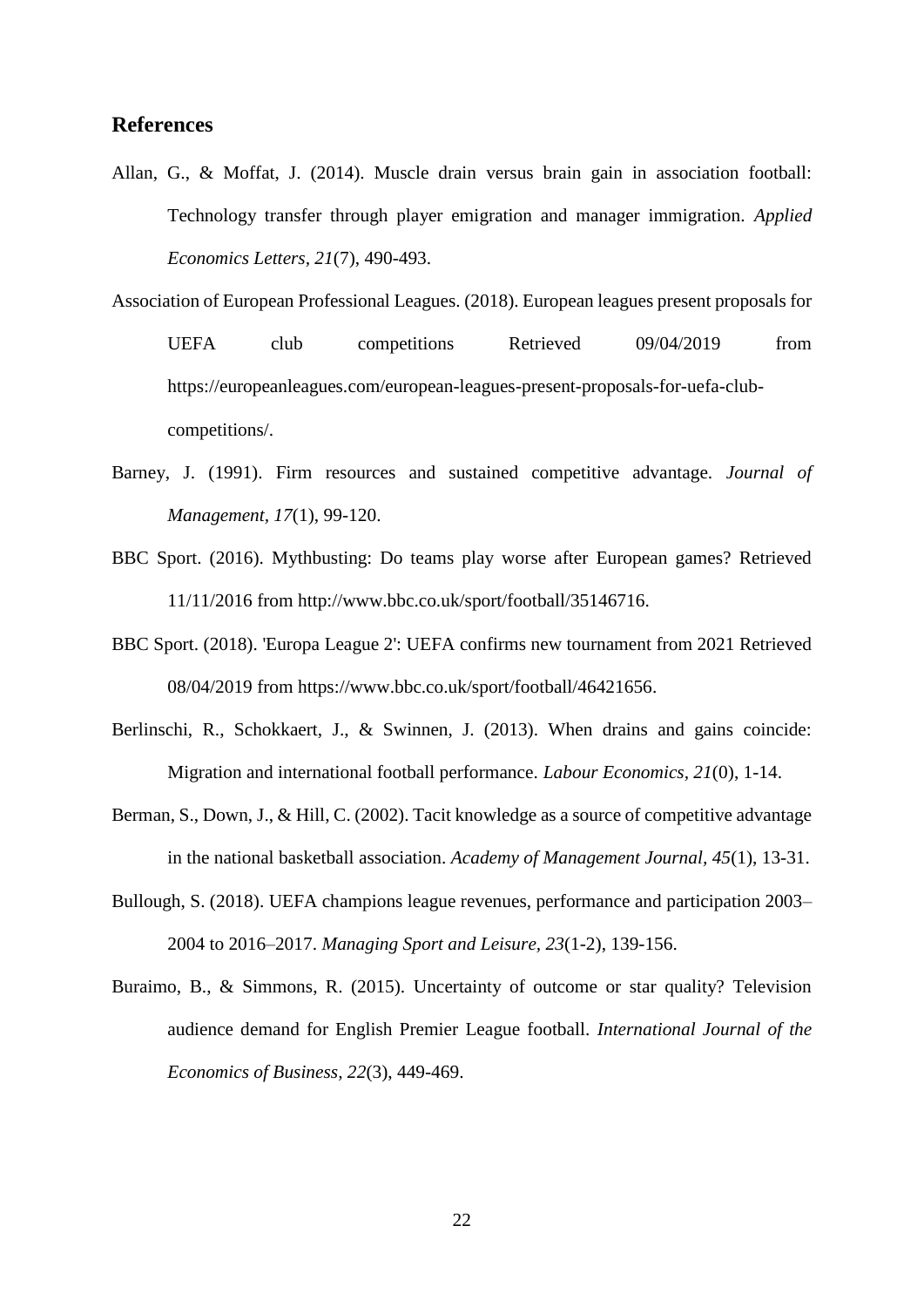- Burke, M. (2012). The ten richest sporting events in the world. *Forbes,* Retrieved 14/07/2018 from [https://www.forbes.com/sites/monteburke/2012/05/24/the-ten-richest-sporting](https://www.forbes.com/sites/monteburke/2012/05/24/the-ten-richest-sporting-events-in-the-world/#5a0910532a94)[events-in-the-world/#5a0910532a94.](https://www.forbes.com/sites/monteburke/2012/05/24/the-ten-richest-sporting-events-in-the-world/#5a0910532a94)
- Calonico, S., Cattaneo, M., & Titiunik, R. (2014). Robust nonparametric confidence intervals for regression-discontinuity designs. *Econometrica, 82*(6), 2295-2326.
- Carmichael, F., & Thomas, D. (2005). Home-field effect and team performance: Evidence from English Premiership football. *Journal of Sports Economics, 6*(3), 264-281.
- Carter, K. (2017). Relative home‐court advantage: The impact of travel on team production when one team is closer than its opponent to a neutral game site. *Managerial and Decision Economics, 38*(1), 76-91.
- Cattaneo, M., Jansson, M., & Ma, X. (2017). Simple local polynomial density estimators. *Working Paper.* University of Michigan. Ann Arbor. Retrieved from [http://www](http://www-personal.umich.edu/~cattaneo/papers/Cattaneo-Jansson-Ma_2017_LocPolDensity.pdf)[personal.umich.edu/~cattaneo/papers/Cattaneo-Jansson-Ma\\_2017\\_LocPolDensity.pdf](http://www-personal.umich.edu/~cattaneo/papers/Cattaneo-Jansson-Ma_2017_LocPolDensity.pdf)
- Cattaneo, M., Keele, L., Titiunik, R., & Vazquez-Bare, G. (2016). Interpreting regression discontinuity designs with multiple cutoffs. *The Journal of Politics, 78*(4), 1229-1248.
- Cox, A., Gilmore, S., & Graham, A. (2017). The European dilemma: Evaluating the implications of UEFA Europa League participation on English Premier League clubs. *Soccer & Society, 18*(7), 817-835.
- Deloitte. (2017). Deloitte annual review of football finance Retrieved 03/10/2017 from [https://www2.deloitte.com/content/dam/Deloitte/uk/Documents/sports-business](https://www2.deloitte.com/content/dam/Deloitte/uk/Documents/sports-business-group/deloitte-uk-annual-review-of-football-finance-2017.pdf)[group/deloitte-uk-annual-review-of-football-finance-2017.pdf.](https://www2.deloitte.com/content/dam/Deloitte/uk/Documents/sports-business-group/deloitte-uk-annual-review-of-football-finance-2017.pdf)
- Dobson, S., & Goddard, J. (1998). Performance and revenue in professional league football: Evidence from Granger causality tests. *Applied Economics, 30*(12), 1641-1651.
- Ducker, J. (2016). Jose Mourinho: Man Utd don't want to be in Europa League it could ruin our title prospects Retrieved  $11/11/2016$  from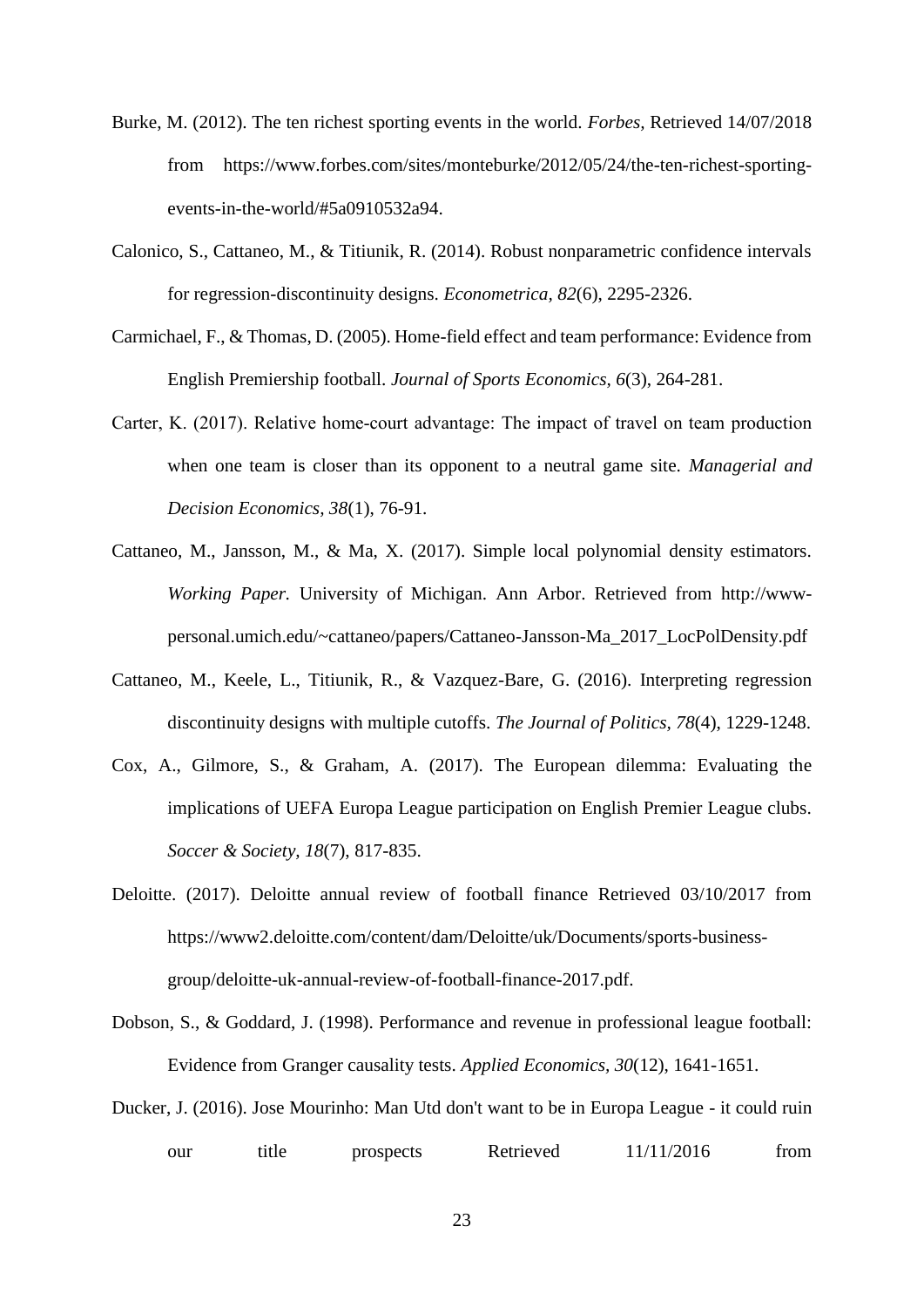[http://www.telegraph.co.uk/football/2016/09/14/jose-mourinho-man-utd-dont-want](http://www.telegraph.co.uk/football/2016/09/14/jose-mourinho-man-utd-dont-want-to-be-in-europa-league-but-we-wi/)[to-be-in-europa-league-but-we-wi/.](http://www.telegraph.co.uk/football/2016/09/14/jose-mourinho-man-utd-dont-want-to-be-in-europa-league-but-we-wi/)

- Entine, O., & Small, D. (2008). The role of rest in the NBA home-court advantage. *Journal of Quantitative Analysis in Sports, 4*(2), 1-11.
- Feddersen, A., Humphreys, B., & Soebbing, B. (2012). Contest incentives in European football. *Working Paper No. 2012-13.* University of Alberta, Department of Economics. Alberta. Retrieved from [https://sites.ualberta.ca/~econwps/2012/wp2012-](https://sites.ualberta.ca/~econwps/2012/wp2012-13.pdf) [13.pdf](https://sites.ualberta.ca/~econwps/2012/wp2012-13.pdf)
- Franck, E., Nüesch, S., & Pieper, J. (2011). Specific human capital as a source of superior team performance. *Schmalenbach Business Review, 63*(4), 376-392.
- Frick, B., & Simmons, R. (2008). The impact of managerial quality on organizational performance: Evidence from German soccer. *Managerial and Decision Economics, 29*(7), 593-600.
- Gerrard, B. (2003). What does the resource‐based view "bring to the table" in sport management research? *European Sport Management Quarterly, 3*(3), 139-144.
- Gong, J., Sun, A., & Wei, Z. (2018). Choosing the pond: On-the-job experience and long-run career outcomes. *Management Science, 64*(2), 860-872.
- Green, C., Lozano, F., & Simmons, R. (2015). Rank-order tournaments, probability of winning and investing in talent: Evidence from Champions' League qualifying rules. *National Institute Economic Review, 232*(1), R30-R40.
- Hall, C., & Pedace, R. (2016). Do managers matter? Manager effects on organization performance. *Managerial and Decision Economics, 37*(8), 541-551.
- Hall, S., Szymanski, S., & Zimbalist, A. (2002). Testing causality between team performance and payroll: The cases of major league baseball and English soccer. *Journal of Sports Economics, 3*(2), 149-168.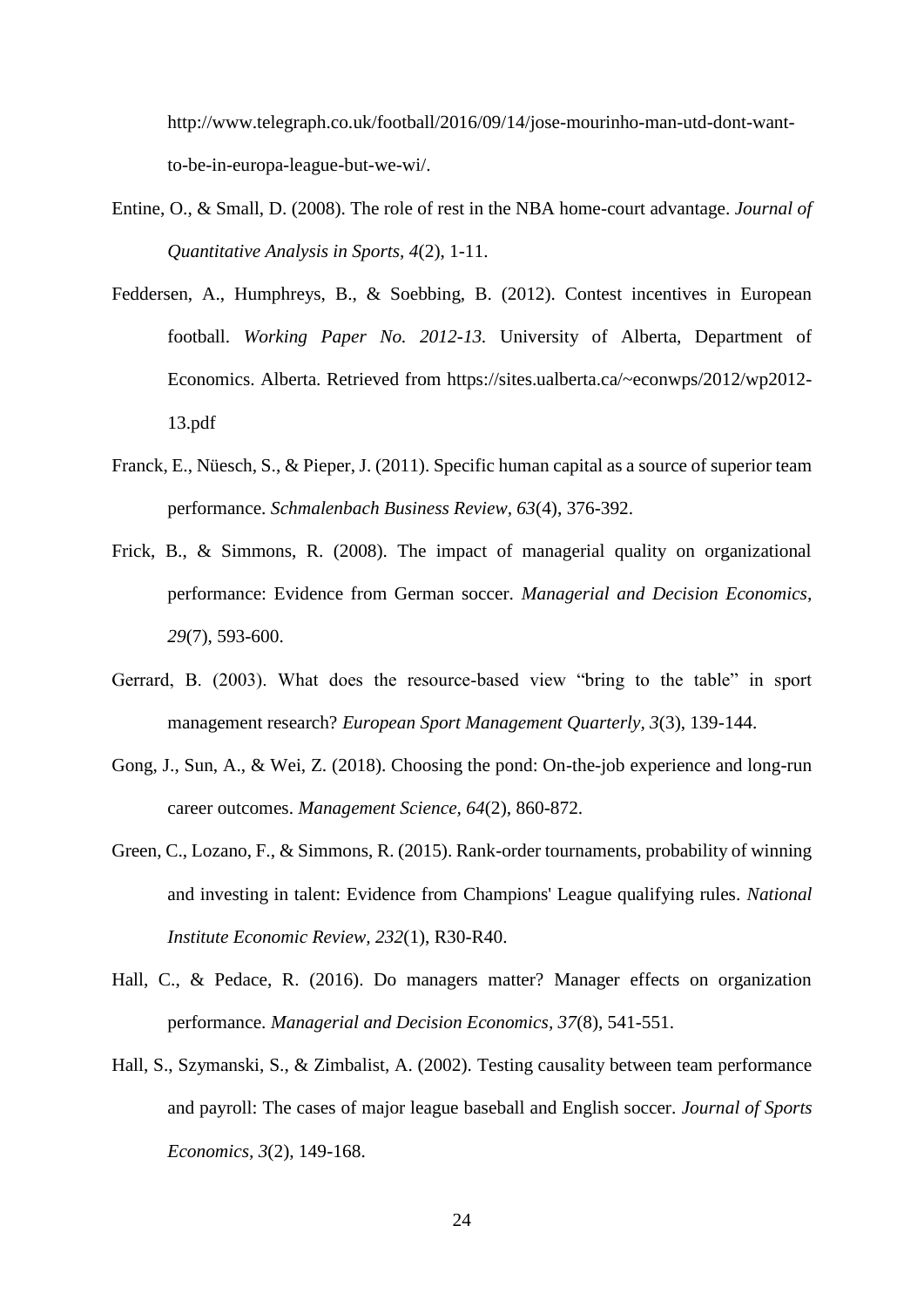- Honigstein, R. (2015). Does Europa League participation harm a team's domestic form? Retrieved  $11/11/2016$  from [http://www.espnfc.com/blog/espn-fc-united](http://www.espnfc.com/blog/espn-fc-united-blog/68/post/2709321/does-europa-league-participation-harm-league-form)[blog/68/post/2709321/does-europa-league-participation-harm-league-form.](http://www.espnfc.com/blog/espn-fc-united-blog/68/post/2709321/does-europa-league-participation-harm-league-form)
- Hope, C. (2013). Health warning! The Europa League derails domestic campaigns and it will probably be won by a Champions League club anyway... So be careful what you wish for! Retrieved 11/11/2016 from [http://www.dailymail.co.uk/sport/football/article-](http://www.dailymail.co.uk/sport/football/article-2522055/The-Europa-League-bad-health-Premier-League-clubs-improve-it.html)[2522055/The-Europa-League-bad-health-Premier-League-clubs-improve-it.html.](http://www.dailymail.co.uk/sport/football/article-2522055/The-Europa-League-bad-health-Premier-League-clubs-improve-it.html)
- Imbens, G., & Lemieux, T. (2008). Regression discontinuity designs: A guide to practice. *Journal of Econometrics, 142*(2), 615-635.
- Kringstad, M., & Olsen, T.-E. (2016). Can sporting success in Norwegian football be predicted from budgeted revenues? *European Sport Management Quarterly, 16*(1), 20-37.
- Krumer, A. (in press). Testing the effect of kick-off time in the UEFA Europa League. *European Sport Management Quarterly,* Retrieved from [https://doi.org/10.1080/16184742.2019.1598456.](https://doi.org/10.1080/16184742.2019.1598456)
- Lee, D., & Lemieux, T. (2010). Regression discontinuity designs in economics. *Journal of Economic Literature, 48*(2), 281-355.
- Nichols, M. (2014). The impact of visiting team travel on game outcome and biases in NFL betting markets. *Journal of Sports Economics, 15*(1), 78-96.
- Nutting, A. W. (2010). Travel costs in the NBA production function. *Journal of Sports Economics, 11*(5), 533-548.
- Oberhofer, H., Philippovich, T., & Winner, H. (2010). Distance matters in away games: Evidence from the German football league. *Journal of Economic Psychology, 31*(2), 200-211.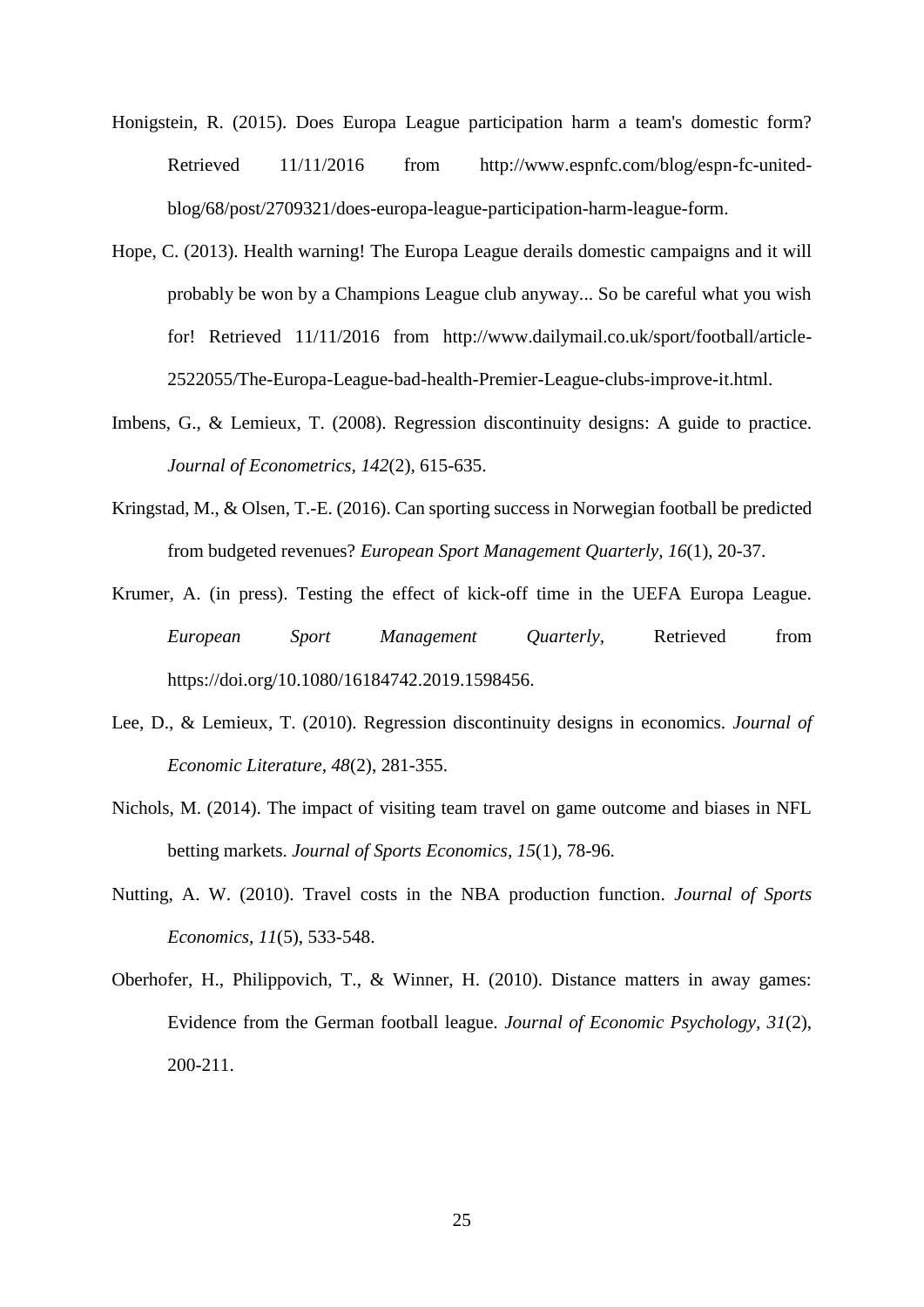- Pawlowski, T., Breuer, C., & Hovemann, A. (2010). Top clubs' performance and the competitive situation in European domestic football competitions. *Journal of Sports Economics, 11*(2), 186-202.
- Poli, R., Besson, R., & Ravenel, L. (2015). Impact of UEFA club competitions on domestic league results. Football Observatory, International Centre for Sports Studies, University of Neuchâtel. Retrieved from [http://www.uefa.com/MultimediaFiles/Download/competitions/General/02/29/97/46/2](http://www.uefa.com/MultimediaFiles/Download/competitions/General/02/29/97/46/2299746_DOWNLOAD.pdf) [299746\\_DOWNLOAD.pdf](http://www.uefa.com/MultimediaFiles/Download/competitions/General/02/29/97/46/2299746_DOWNLOAD.pdf)
- Pollard, R. (1986). Home advantage in soccer: A retrospective analysis. *Journal of Sports Sciences, 4*(3), 237-248.
- Rottenberg, S. (1956). The baseball players' labor market. *Journal of Political Economy, 64*(3), 242-258.
- Scoppa, V. (2015). Fatigue and team performance in soccer: Evidence from the FIFA world cup and the UEFA European championship. *Journal of Sports Economics, 16*(5), 482- 507.
- Solberg, H. A. (2008). The international trade of players in European club football: Consequences for national teams. *International Journal of Sports Marketing and Sponsorship, 10*(1), 73-87.
- Stock, J., Wright, J., & Yogo, M. (2002). A survey of weak instruments and weak identification in generalized method of moments. *Journal of Business & Economic Statistics, 20*(4), 518-529.
- Sung, H., & Mills, B. (2018). Estimation of game-level attendance in major league soccer: Outcome uncertainty and absolute quality considerations. *Sport Management Review, 21*(5), 519-532.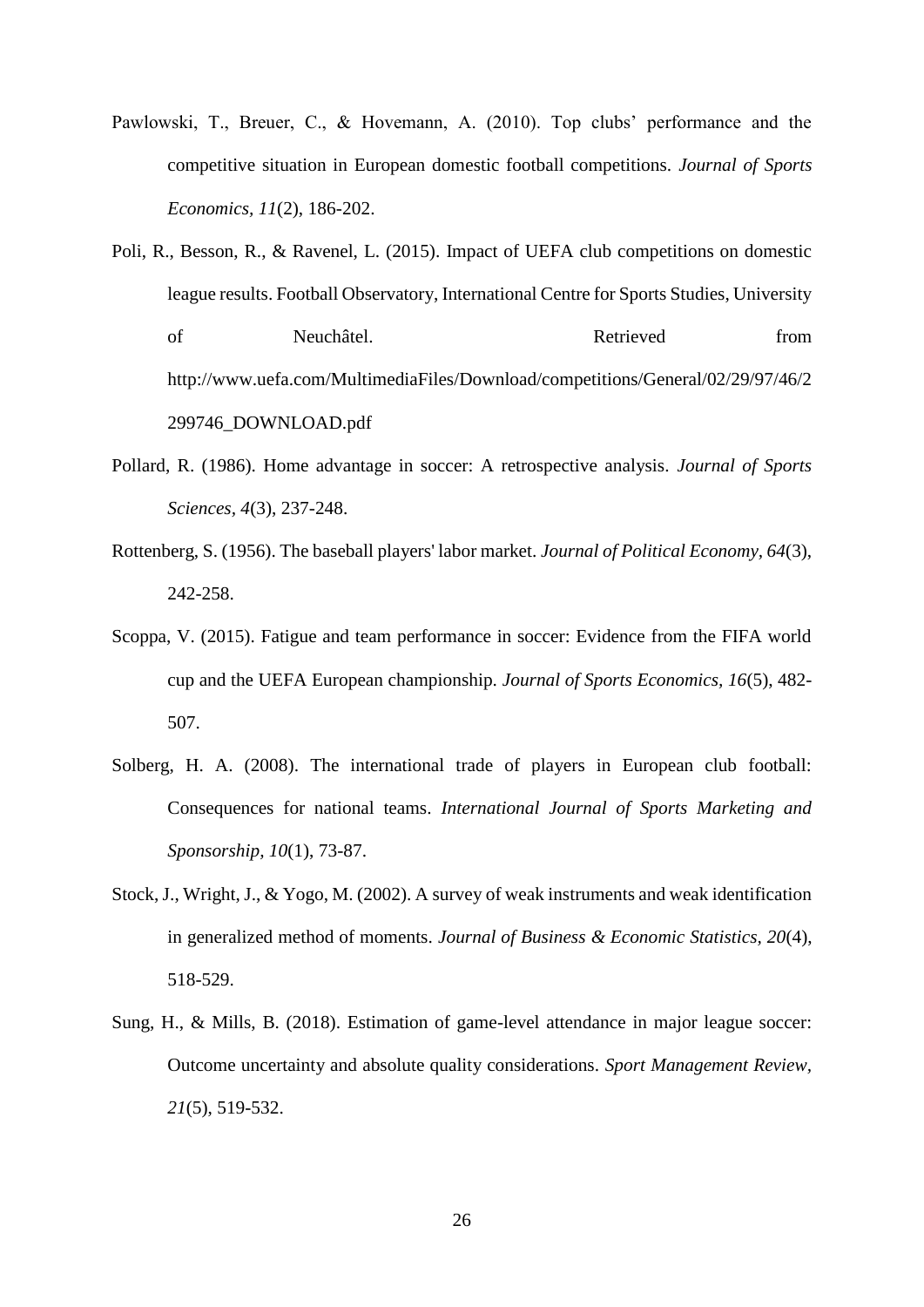- Szymanski, S. (2003). The economic design of sporting contests. *Journal of Economic Literature, 41*(4), 1137-1187.
- UEFA. (2011). How five-year club coefficients are calculated Retrieved 27/11/2017 from [https://www.uefa.com/memberassociations/news/newsid=1592815.html.](https://www.uefa.com/memberassociations/news/newsid=1592815.html)
- UEFA. (2017). 2017/18 Europa League revenue distribution Retrieved 16/07/2018 from [https://www.uefa.com/uefaeuropaleague/news/newsid=2493323.html.](https://www.uefa.com/uefaeuropaleague/news/newsid=2493323.html)
- UEFA. (2018). 2018/19 UEFA club competitions revenue distribution system Retrieved 09/04/2019 from the state of the state of the state of the state of the state of the state of the state of the state of the state of the state of the state of the state of the state of the state of the state of the state o

[https://www.uefa.com/insideuefa/stakeholders/clubs/news/newsid=2562024.html.](https://www.uefa.com/insideuefa/stakeholders/clubs/news/newsid=2562024.html)

- Wernerfelt, B. (1984). A resource-based view of the firm. *Strategic Management Journal, 5*(2), 171-180.
- Wright, N., & Nagle, B. (2015). Does Europa League football damage Premier League clubs' domestic form? Retrieved  $11/11/2016$  from [http://www.skysports.com/football/news/11960/10099975/europa-league-help-or](http://www.skysports.com/football/news/11960/10099975/europa-league-help-or-hindrance)[hindrance.](http://www.skysports.com/football/news/11960/10099975/europa-league-help-or-hindrance)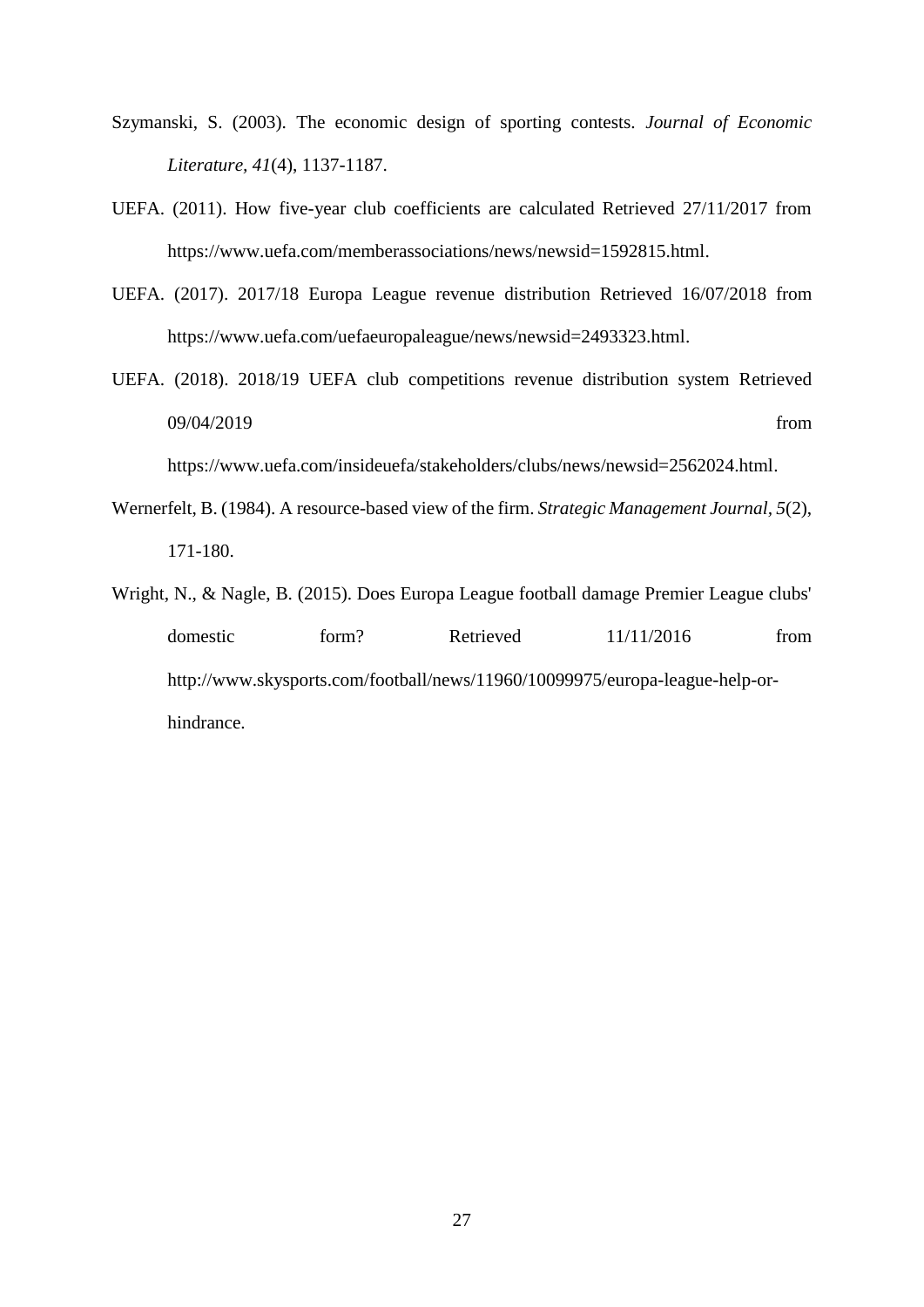| Table 1. League Size and Format by Country and Season |  |  |
|-------------------------------------------------------|--|--|
|-------------------------------------------------------|--|--|

| Season end       | 2010            | 2011            | -----<br>2012   | 2013            | $m_{11}$ $\cdots$ $m_{11}$<br>2014 | 2015            | 2016            | 2017            | 2018            |
|------------------|-----------------|-----------------|-----------------|-----------------|------------------------------------|-----------------|-----------------|-----------------|-----------------|
| Albania          | 12              | 12              | 14              | 14              | 12                                 | 10              | 10              | 10              | 10              |
| Andorra          | $8^{\rm b}$     | $8b$            | 8 <sup>b</sup>  | $8^{\rm b}$     | $8^{\rm b}$                        | 8 <sup>b</sup>  | 8 <sup>b</sup>  | $8^{\rm b}$     | $8^{\rm b}$     |
| Armenia          | $8^{\rm a}$     | 8 <sup>a</sup>  |                 | $\,$ 8 $\,$     | $8\,$                              | $\,8\,$         | $\,8\,$         | $\sqrt{6}$      | $\sqrt{6}$      |
| Austria          | 10              | 10              | 10              | 10              | 10                                 | 10              | 10              | 10              | 10              |
| Azerbaijan       | 12 <sup>b</sup> | 12 <sup>b</sup> | 12 <sup>b</sup> | 12 <sup>b</sup> | 10                                 | 10              | 10              | $8\,$           | $\,8\,$         |
| <b>Belarus</b>   | $12^a$          | $12^a$          | $12^a$          | $12^{ab}$       | $12^{ab}$                          | 14 <sup>a</sup> | 16 <sup>a</sup> | 16 <sup>a</sup> |                 |
| Belgium          | 16 <sup>b</sup> | 16 <sup>b</sup> | 16 <sup>b</sup> | 16 <sup>b</sup> | 16 <sup>b</sup>                    | 16 <sup>b</sup> | 16 <sup>b</sup> | 16 <sup>b</sup> | 16 <sup>b</sup> |
| Bosnia           | 16              | 16              | 16              | 16              | 16                                 | 16              | 16              | 12 <sup>b</sup> | 12 <sup>b</sup> |
| Bulgaria         | 16              | 16              | 16              | 16              | 14 <sup>b</sup>                    | 12 <sup>b</sup> | 10              | 14 <sup>b</sup> | 14 <sup>b</sup> |
| Croatia          | 16              | 16              | 16              | 12              | 10                                 | 10              | $10\,$          | $10\,$          | $10\,$          |
| Cyprus           | $14^{b}$        | 14 <sup>b</sup> | 14 <sup>b</sup> | 14 <sup>b</sup> | 14 <sup>b</sup>                    | 12 <sup>b</sup> | 14 <sup>b</sup> | 14 <sup>b</sup> | 14 <sup>b</sup> |
| Czech Republic   | 16              | 16              | 16              | 16              | 16                                 | 16              | 16              | 16              | 16              |
| Denmark          | 12              | 12              | 12              | 12              | 12                                 | 12              | 12              | 14 <sup>b</sup> | 14 <sup>b</sup> |
| England          | 20              | $20\,$          | 20              | 20              | 20                                 | 20              | 20              | 20              | 20              |
| Estonia          | $10^{\rm a}$    | 10 <sup>a</sup> | 10 <sup>a</sup> | 10 <sup>a</sup> | 10 <sup>a</sup>                    | 10 <sup>a</sup> | $10^{\rm a}$    | 10 <sup>a</sup> |                 |
| <b>FYROM</b>     | 12              | 12              | 12              | 12              | 12                                 | 10 <sup>b</sup> | 10 <sup>b</sup> | 10              | 10              |
| Faroe Islands    | $10^{\rm a}$    | 10 <sup>a</sup> | 10 <sup>a</sup> | 10 <sup>a</sup> | 10 <sup>a</sup>                    | 10 <sup>a</sup> | $10^{\rm a}$    | 10 <sup>a</sup> |                 |
| Finland          | 14 <sup>a</sup> | $12^a$          | $12^a$          | $12^a$          | $12^a$                             | 12 <sup>a</sup> | $12^a$          | $12^{\rm a}$    |                 |
| France           | 20              | $20\,$          | 20              | 20              | 20                                 | 20              | 20              | 20              | 20              |
| Georgia          | 10              | $10\,$          | 12 <sup>b</sup> | 12 <sup>b</sup> | $12^{b}$                           | 16              | 16              | $10^a$          |                 |
| Germany          | 18              | 18              | 18              | 18              | 18                                 | 18              | 18              | 18              | 18              |
| Greece           | 16              | 16              | 16              | 16              | 18                                 | 18              | 16              | 16              | 16              |
| Hungary          | 16              | 16              | 16              | 16              | 16                                 | 16              | 12              | 12              | 12              |
| Iceland          | $12^a$          | $12^a$          | $12^a$          | 12 <sup>a</sup> | 12 <sup>a</sup>                    | $12^a$          | $12^a$          | $12^{\rm a}$    |                 |
| Ireland          | $10^{\rm a}$    | 10 <sup>a</sup> | $12^a$          | 12 <sup>a</sup> | $12^a$                             | 12 <sup>a</sup> | $12^a$          | $12^a$          |                 |
| Israel           | 16 <sup>b</sup> | 16 <sup>b</sup> | 16 <sup>b</sup> | 14 <sup>b</sup> | 14 <sup>b</sup>                    | $14^{b}$        | 14 <sup>b</sup> | 14 <sup>b</sup> | 14 <sup>b</sup> |
| Italy            | 20              | $20\,$          | 20              | 20              | 20                                 | 20              | 20              | 20              | 20              |
| Kazakhstan       | $12^{ab}$       | $12^{ab}$       | 14 <sup>a</sup> | $12^{ab}$       | $12^{ab}$                          | $12^{ab}$       | $12^{ab}$       | $12^{ab}$       |                 |
| Latvia           | $10^{\rm a}$    | $9^a$           | $10^a$          | 10 <sup>a</sup> | $10^a$                             | 8 <sup>a</sup>  | $8^{\rm a}$     | $8^{\rm a}$     |                 |
| Lithuania        | 11 <sup>a</sup> | $12^{\rm a}$    | 10 <sup>a</sup> | 9 <sup>a</sup>  | 10 <sup>a</sup>                    | 10 <sup>a</sup> | 8 <sup>ab</sup> | 8ab             |                 |
| Luxembourg       | 14              | 14              | 14              | 14              | 14                                 | 14              | 14              | 14              | 14              |
| Malta            | 10 <sup>b</sup> | 10 <sup>b</sup> | 12 <sup>b</sup> | 12 <sup>b</sup> | 12 <sup>b</sup>                    | 12              | 12              | 12              | 14              |
| Moldova          | 12              | 14              | 12              | 12              | 12                                 | 11              | 10              | 11              |                 |
| Montenegro       | 12              | 12              | 12              | 12              | 12                                 | 12              | 12              | 12              | 10              |
| Netherlands      | 18              | 18              | 18              | 18              | 18                                 | 18              | 18              | 18              | 18              |
| Northern Ireland | 12 <sup>b</sup> | 12 <sup>b</sup> | 12 <sup>b</sup> | 12 <sup>b</sup> | 12 <sup>b</sup>                    | 12 <sup>b</sup> | 12 <sup>b</sup> | 12 <sup>b</sup> | 12 <sup>b</sup> |
| Norway           | 16 <sup>a</sup> | 16 <sup>a</sup> | 16 <sup>a</sup> | 16 <sup>a</sup> | 16 <sup>a</sup>                    | 16 <sup>a</sup> | 16 <sup>a</sup> | 16 <sup>a</sup> |                 |
| Poland           | 16              | 16              | 16              | 16              | 16 <sup>b</sup>                    | 16 <sup>b</sup> | 16 <sup>b</sup> | 16 <sup>b</sup> | 16 <sup>b</sup> |
| Portugal         | 16              | 16              | 16              | 16              | 16                                 | 18              | 18              | 18              | 18              |
| Romania          | 18              | 18              | 18              | 18              | 18                                 | 18              | 14 <sup>b</sup> | 14 <sup>b</sup> | 14 <sup>b</sup> |
| Russia           | 16 <sup>a</sup> |                 | 16 <sup>b</sup> | 16              | 16                                 | 16              | 16              | 16              | 16              |
| Scotland         | $12^{b}$        | 12 <sup>b</sup> | 12 <sup>b</sup> | 12 <sup>b</sup> | 12 <sup>b</sup>                    | 12 <sup>b</sup> | 12 <sup>b</sup> | $12^{b}$        | 12 <sup>b</sup> |
| Serbia           | 16              | 16              | 16              | 16              | 16                                 | 16              | 16 <sup>b</sup> | 16 <sup>b</sup> | 16 <sup>b</sup> |
| Slovakia         | 12              | 12              | 12              | 12              | 12                                 | 12              | 12              | 12              | 12 <sup>b</sup> |
| Slovenia         | $10\,$          | $10\,$          | $10\,$          | $10\,$          | $10\,$                             | $10\,$          | $10\,$          | $10\,$          | $10\,$          |
| Spain            | 20              | 20              | 20              | 20              | 20                                 | 20              | 20              | 20              | 20              |
| Sweden           | 16 <sup>a</sup> | 16 <sup>a</sup> | 16 <sup>a</sup> | 16 <sup>a</sup> | 16 <sup>a</sup>                    | 16 <sup>a</sup> | 16 <sup>a</sup> | 16 <sup>a</sup> |                 |
| Switzerland      | 10              | $10\,$          | $10\,$          | $10\,$          | 10                                 | 10              | $10\,$          | $10\,$          | 10              |
| Turkey           | 18              | 18              | 18              | 18              | 18                                 | 18              | 18              | 18              | 18              |
| Ukraine          | 16              | 16              | 16              | 16              | 16                                 | 14              | 14              | $12^b$          | 12 <sup>b</sup> |
| Wales            | 18              | 12 <sup>b</sup> | 12 <sup>b</sup> | 12 <sup>b</sup> | 12 <sup>b</sup>                    | 12 <sup>b</sup> | 12 <sup>b</sup> | 12 <sup>b</sup> | 12 <sup>b</sup> |

<sup>a</sup> denotes 'summer' season. <sup>b</sup> denotes split season. This table shows the number of teams at the start of the season. For example, the Swiss Super League finished with nine teams in 2011-12 due to the expulsion of Neuchâtel Xamax. Shaded cells indicate exclusion from the estimation sample for reasons outlined in Section 3.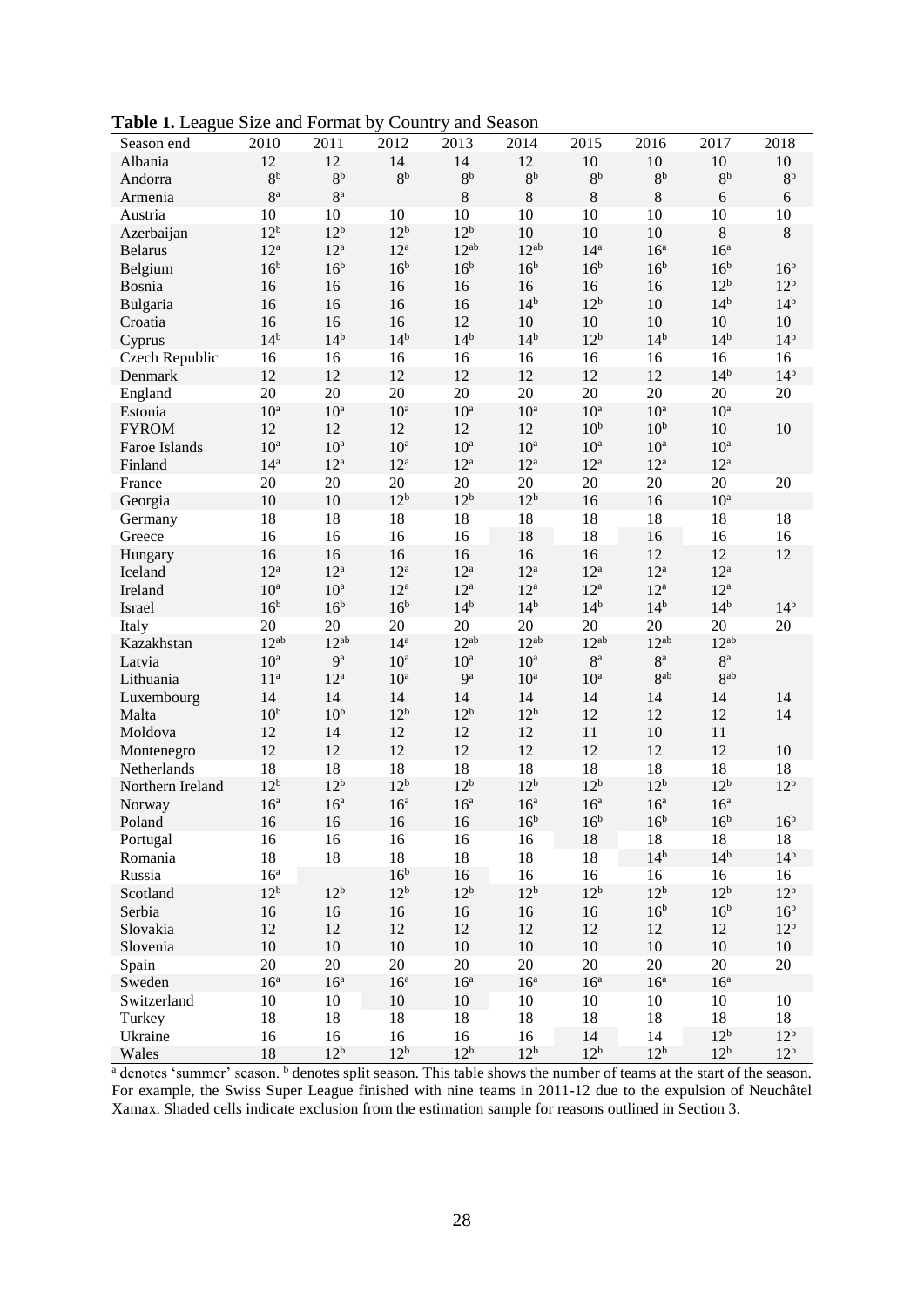| <b>radic 2.</b> Ivanica of Europa Ecague I anteipants by Country and Season |      |      |      |      |      |      |      |      |      |
|-----------------------------------------------------------------------------|------|------|------|------|------|------|------|------|------|
| Season end                                                                  | 2010 | 2011 | 2012 | 2013 | 2014 | 2015 | 2016 | 2017 | 2018 |
| Albania                                                                     | 0(3) | 0(3) | 0(3) | 0(3) | 0(3) | 0(3) | 1(3) | 0(2) | 1(3) |
| Andorra                                                                     | 0(1) | 0(3) | 0(3) | 0(2) | 0(2) | 0(2) | 0(2) | 0(2) | 0(2) |
| Armenia                                                                     | 0(3) | 0(3) | 0(3) | 0(3) | 0(3) | 0(3) | 0(3) | 0(3) | 0(3) |
| Austria                                                                     | 4(3) | 2(3) | 3(3) | 1(3) | 2(3) | 1(3) | 1(3) | 3(3) | 2(3) |
| Azerbaijan                                                                  | 0(3) | 0(3) | 0(3) | 1(3) | 0(3) | 1(3) | 2(3) | 2(3) | 0(3) |
| <b>Belarus</b>                                                              | 1(3) | 1(3) | 0(3) | 0(3) | 0(3) | 1(3) | 1(3) | 0(3) |      |
| Belgium                                                                     | 2(3) | 3(3) | 3(3) | 2(3) | 3(3) | 3(3) | 2(3) | 4(3) | 1(3) |
| Bosnia                                                                      | 0(3) | 0(3) | 0(3) | 0(3) | 0(3) | 0(3) | 0(3) | 0(3) | 0(3) |
| Bulgaria                                                                    | 2(3) | 2(3) | 0(3) | 0(3) | 1(3) | 0(3) | 0(3) | 0(3) | 1(3) |
| Croatia                                                                     | 1(3) | 2(3) | 0(3) | 0(3) | 2(3) | 2(3) | 0(3) | 0(3) | 1(3) |
| Cyprus                                                                      | 0(3) | 0(3) | 1(3) | 1(3) | 2(3) | 1(3) | 1(3) | 1(3) | 1(3) |
| Czech Republic                                                              | 2(3) | 1(3) | 0(3) | 2(3) | 1(3) | 1(3) | 3(3) | 3(3) | 3(3) |
| Denmark                                                                     | 1(4) | 1(4) | 2(3) | 1(3) | 1(3) | 2(3) | 1(3) | 0(3) | 1(3) |
|                                                                             |      |      |      |      |      |      |      |      |      |
| England                                                                     | 2(3) | 2(3) | 4(4) | 3(3) | 3(3) | 2(3) | 2(4) | 2(3) | 2(2) |
| Estonia                                                                     | 0(3) | 0(3) | 0(3) | 0(3) | 0(3) | 0(3) | 0(3) | 0(3) |      |
| <b>FYROM</b>                                                                | 0(3) | 0(3) | 0(3) | 0(3) | 0(3) | 0(3) | 0(3) | 0(3) | 1(3) |
| Faroe Islands                                                               | 0(3) | 0(3) | 0(3) | 0(3) | 0(3) | 0(3) | 0(3) | 0(3) |      |
| Finland                                                                     | 0(3) | 0(4) | 0(3) | 0(4) | 0(4) | 1(4) | 0(3) | 0(3) |      |
| France                                                                      | 2(3) | 2(3) | 2(3) | 3(3) | 2(3) | 3(3) | 4(3) | 2(3) | 3(3) |
| Georgia                                                                     | 0(3) | 0(3) | 0(3) | 0(3) | 0(3) | 0(3) | 0(3) | 0(3) |      |
| Germany                                                                     | 3(3) | 3(3) | 2(3) | 4(3) | 2(3) | 2(3) | 3(3) | 2(3) | 3(3) |
| Greece                                                                      | 2(3) | 3(3) | 2(3) | 1(3) | 1(3) | 3(3) | 2(3) | 3(3) | 1(3) |
| Hungary                                                                     | 0(3) | 1(3) | 0(3) | 1(3) | 0(3) | 0(3) | 0(3) | 0(3) | 0(3) |
| Iceland                                                                     | 0(3) | 0(3) | 0(3) | 0(3) | 0(3) | 0(3) | 0(3) | 0(3) |      |
| Ireland                                                                     | 0(3) | 0(3) | 1(3) | 0(3) | 0(3) | 0(3) | 0(4) | 1(3) |      |
| Israel                                                                      | 1(3) | 0(3) | 3(3) | 2(3) | 2(3) | 0(3) | 0(3) | 2(3) | 2(3) |
| Italy                                                                       | 3(3) | 4(3) | 2(3) | 4(3) | 2(3) | 4(3) | 3(3) | 4(3) | 3(3) |
| Kazakhstan                                                                  | 0(3) | 0(4) | 0(3) | 0(3) | 1(3) | 0(3) | 0(3) | 1(3) |      |
| Latvia                                                                      | 1(3) | 0(3) | 0(3) | 0(3) | 0(3) | 0(3) | 0(3) | 0(3) |      |
| Lithuania                                                                   | 0(3) | 0(3) | 0(3) | 0(3) | 0(3) | 0(3) | 0(3) | 0(3) |      |
| Luxembourg                                                                  | 0(3) | 0(3) | 0(3) | 0(3) | 0(3) | 0(3) | 0(3) | 0(3) | 0(3) |
| Malta                                                                       | 0(3) | 0(2) | 0(2) | 0(3) | 0(3) | 0(3) | 0(3) | 0(3) | 0(3) |
| Moldova                                                                     | 1(3) | 1(3) | 0(3) | 0(3) | 1(3) | 0(3) | 0(3) | 0(3) |      |
| Montenegro                                                                  | 0(3) | 0(3) | 0(3) | 0(3) | 0(3) | 0(3) | 0(3) | 0(3) | 0(3) |
| Netherlands                                                                 | 4(4) | 3(4) | 3(3) | 2(5) | 2(4) | 2(4) | 3(4) | 3(3) | 1(3) |
| Northern Ireland                                                            | 0(3) | 0(3) | 0(3) | 0(3) | 0(3) | 0(3) | 0(3) | 0(3) |      |
| Norway                                                                      | 0(3) | 1(3) | 0(4) | 2(4) | 1(4) | 0(4) | 2(3) | 0(3) |      |
| Poland                                                                      | 0(3) | 1(3) | 2(3) | 0(3) | 1(3) | 1(3) | 2(3) | 0(3) | 0(3) |
| Portugal                                                                    | 3(4) | 2(3) | 2(4) | 3(3) | 3(3) | 2(3) | 3(3) | 1(3) | 2(3) |
| Romania                                                                     | 4(4) | 1(4) | 3(4) | 1(3) | 1(3) | 2(3) | 0(3) | 2(3) | 1(3) |
|                                                                             |      |      |      |      |      |      |      |      |      |
| Russia                                                                      | 0(3) | 2(0) | 2(3) | 2(4) | 3(4) | 2(4) | 3(3) | 2(3) | 2(3) |
| Scotland                                                                    | 1(4) | 0(3) | 1(3) | 0(3) | 0(3) | 1(3) | 1(3) | 0(3) | 0(3) |
| Serbia                                                                      | 1(3) | 0(3) | 0(3) | 1(3) | 0(3) | 1(3) | 1(3) | 0(3) | 2(3) |
| Slovakia                                                                    | 0(3) | 0(3) | 1(3) | 0(3) | 0(3) | 1(3) | 0(3) | 0(3) | 0(3) |
| Slovenia                                                                    | 0(3) | 0(3) | 1(3) | 1(3) | 1(3) | 0(3) | 0(3) | 0(3) | 0(3) |
| Spain                                                                       | 3(3) | 4(3) | 2(3) | 3(3) | 3(3) | 2(3) | 2(2) | 3(2) | 3(3) |
| Sweden                                                                      | 0(3) | 0(4) | 1(4) | 2(3) | 1(4) | 0(4) | 0(3) | 0(3) |      |
| Switzerland                                                                 | 1(3) | 2(3) | 1(3) | 2(3) | 2(3) | 2(3) | 2(3) | 2(3) | 2(3) |
| Turkey                                                                      | 2(3) | 1(3) | 1(3) | 1(3) | 1(3) | 2(3) | 2(3) | 3(3) | 2(3) |
| Ukraine                                                                     | 1(3) | 3(4) | 3(4) | 2(4) | 3(4) | 3(4) | 1(3) | 2(3) | 2(3) |
| Wales                                                                       | 0(3) | 0(3) | 0(3) | 0(3) | 0(3) | 0(3) | 0(3) | 0(3) | 0(3) |

**Table 2.** Number of Europa League Participants by Country and Season

Numbers in parentheses show qualifiers for Europa League (as opposed to participants in the group stage). Shaded cells indicate exclusion from the estimation sample for reasons outlined in Section 3. Note that group stage participants can exceed qualifiers if teams 'drop down' from the Champions' League (see footnote 6).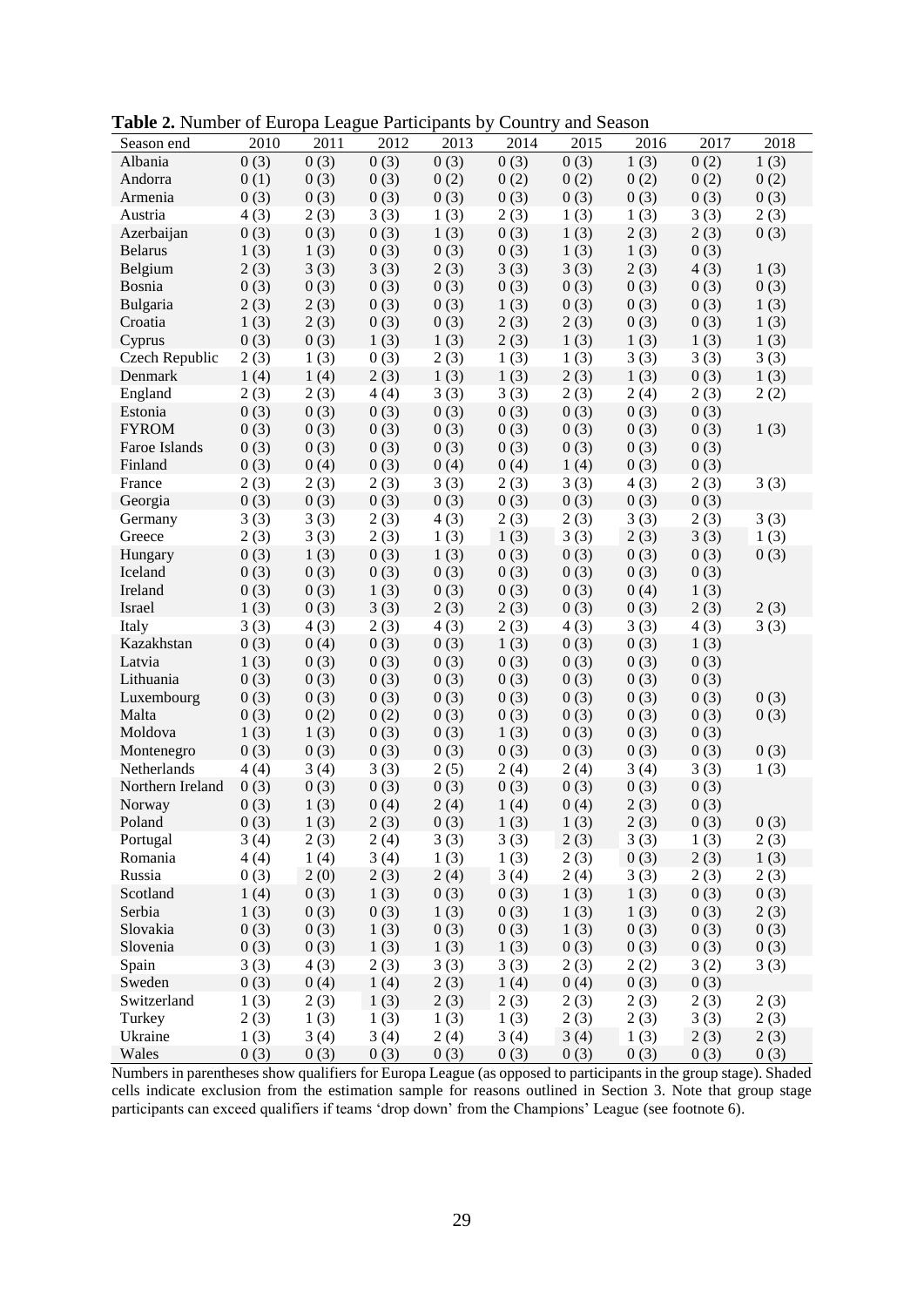|                                        | All        | Non-Elite  | Elite    |
|----------------------------------------|------------|------------|----------|
| <b>EL Group Participation</b>          | 0.129      | $0.380**$  | $-0.092$ |
|                                        | (0.111)    | (0.169)    | (0.161)  |
| Margin of Qualification                | $-0.162$   | $-0.040$   | 0.209    |
|                                        | (0.575)    | (0.586)    | (1.597)  |
| Margin of Qualification x              | $1.477**$  | 0.918      | 2.307    |
| Qualified                              | (0.724)    | (0.908)    | (1.618)  |
| Constant                               | $-0.172**$ | $-0.223**$ | $-0.099$ |
|                                        | (0.086)    | (0.105)    | (0.161)  |
| Bandwidth                              | 0.192      | 0.207      | 0.141    |
| Manipulation Test p-value <sup>a</sup> | 0.434      | 0.725      | 0.527    |
| F-statistic on IV                      | 56.885     | 26.244     | 30.219   |
| Total                                  |            |            |          |
| Observations                           | 1,385      | 811        | 574      |
| Treated                                | 210        | 103        | 107      |
| Untreated                              | 1,175      | 708        | 467      |
| <b>Right of Cutoff</b>                 | 297        | 186        | 111      |
| Left of Cutoff                         | 1,088      | 625        | 463      |
| Within Bandwidth                       |            |            |          |
| Observations                           | 430        | 269        | 150      |
| Treated                                | 136        | 61         | 73       |
| Untreated                              | 294        | 208        | 77       |
| <b>Right of Cutoff</b>                 | 225        | 139        | 90       |
| Left of Cutoff                         | 205        | 130        | 60       |

**Table 3.** Estimated Effects of Europa League Group Stage Participation

Standard errors, clustered by team, are in parentheses. \*, \*\*, \*\*\* denotes significance at the 10%, 5% and 1% levels.

<sup>a</sup> Teams with a margin of qualification of zero are omitted from the sample used to conduct this test since, by construction, each league has at least one team at this point in each season.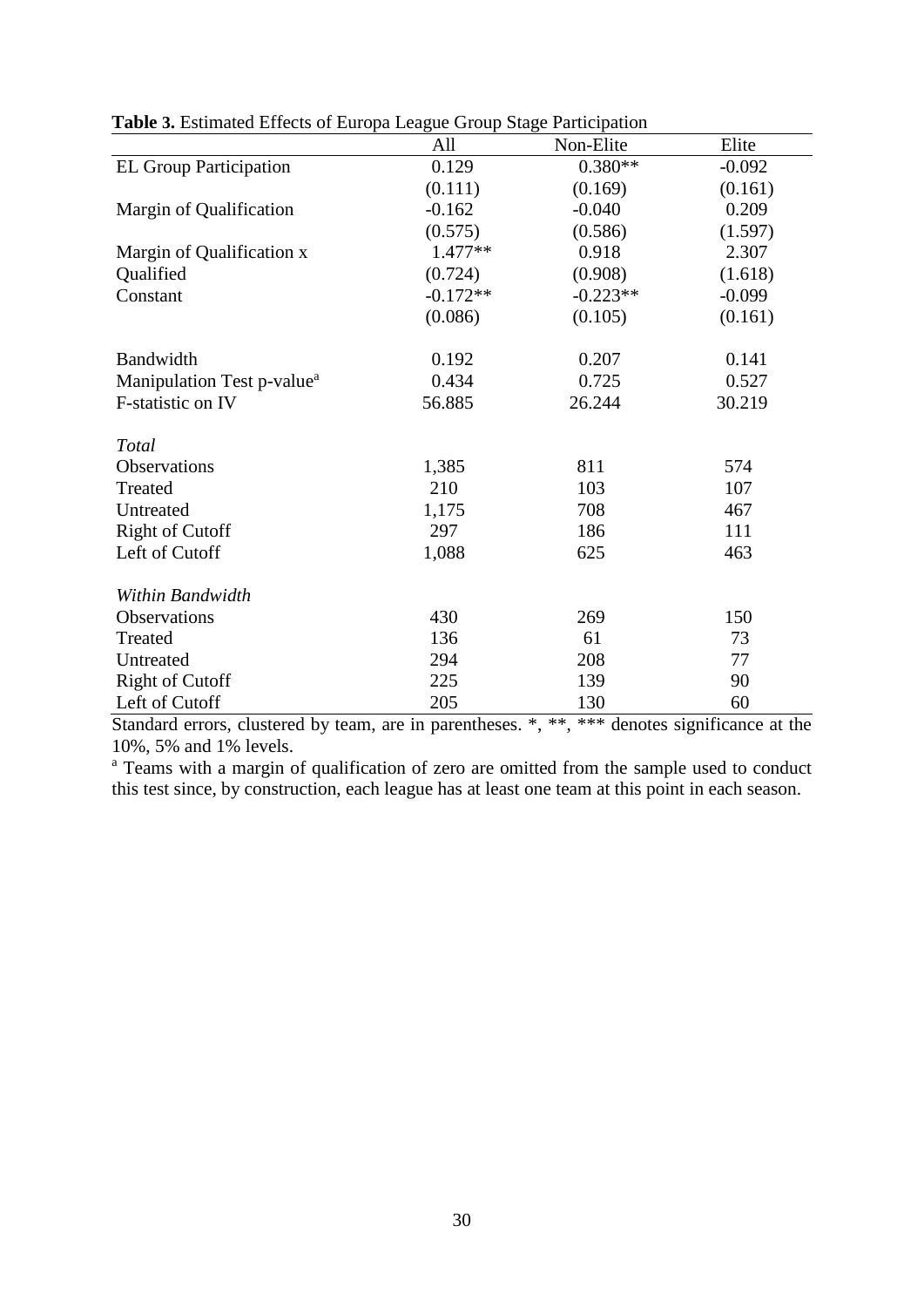|                                        |            | <b>Restricted Sample</b> |          |
|----------------------------------------|------------|--------------------------|----------|
|                                        | All        | Non-Elite                | Elite    |
| <b>EL Participation</b>                | 0.051      | $0.158**$                | $-0.051$ |
|                                        | (0.052)    | (0.068)                  | (0.140)  |
| Margin of Qualification                | 0.086      | $-0.236$                 | $-0.037$ |
|                                        | (0.431)    | (0.549)                  | (2.362)  |
| Margin of Qualification x              | $1.425**$  | 1.377*                   | 1.475    |
| Qualified                              | (0.613)    | (0.808)                  | (2.706)  |
| Constant                               | $-0.157**$ | $-0.185**$               | $-0.109$ |
|                                        | (0.080)    | (0.093)                  | (0.158)  |
| Bandwidth                              | 0.224      | 0.229                    | 0.110    |
| Manipulation Test p-value <sup>a</sup> | 0.434      | 0.725                    | 0.527    |
| F-statistic on IV                      | 1296.798   | 560.544                  | 556.098  |
| Total                                  |            |                          |          |
| Observations                           | 1,385      | 811                      | 574      |
| Treated                                | 361        | 230                      | 131      |
| Untreated                              | 1,024      | 581                      | 443      |
| <b>Right of Cutoff</b>                 | 297        | 186                      | 111      |
| Left of Cutoff                         | 1,088      | 625                      | 463      |
| Within Bandwidth                       |            |                          |          |
| <b>Observations</b>                    | 494        | 275                      | 133      |
| Treated                                | 269        | 161                      | 87       |
| Untreated                              | 225        | 114                      | 46       |
| <b>Right of Cutoff</b>                 | 245        | 141                      | 86       |
| Left of Cutoff                         | 249        | 134                      | 47       |

#### **Table 4.** Estimated Effects of Europa League Participation

Standard errors, clustered by team, are in parentheses. \*, \*\*, \*\*\* denotes significance at the 10%, 5% and 1% levels.

<sup>a</sup> Teams with a margin of qualification of zero are omitted from the sample used to conduct this test since, by construction, each league has at least one team at this point in each season.